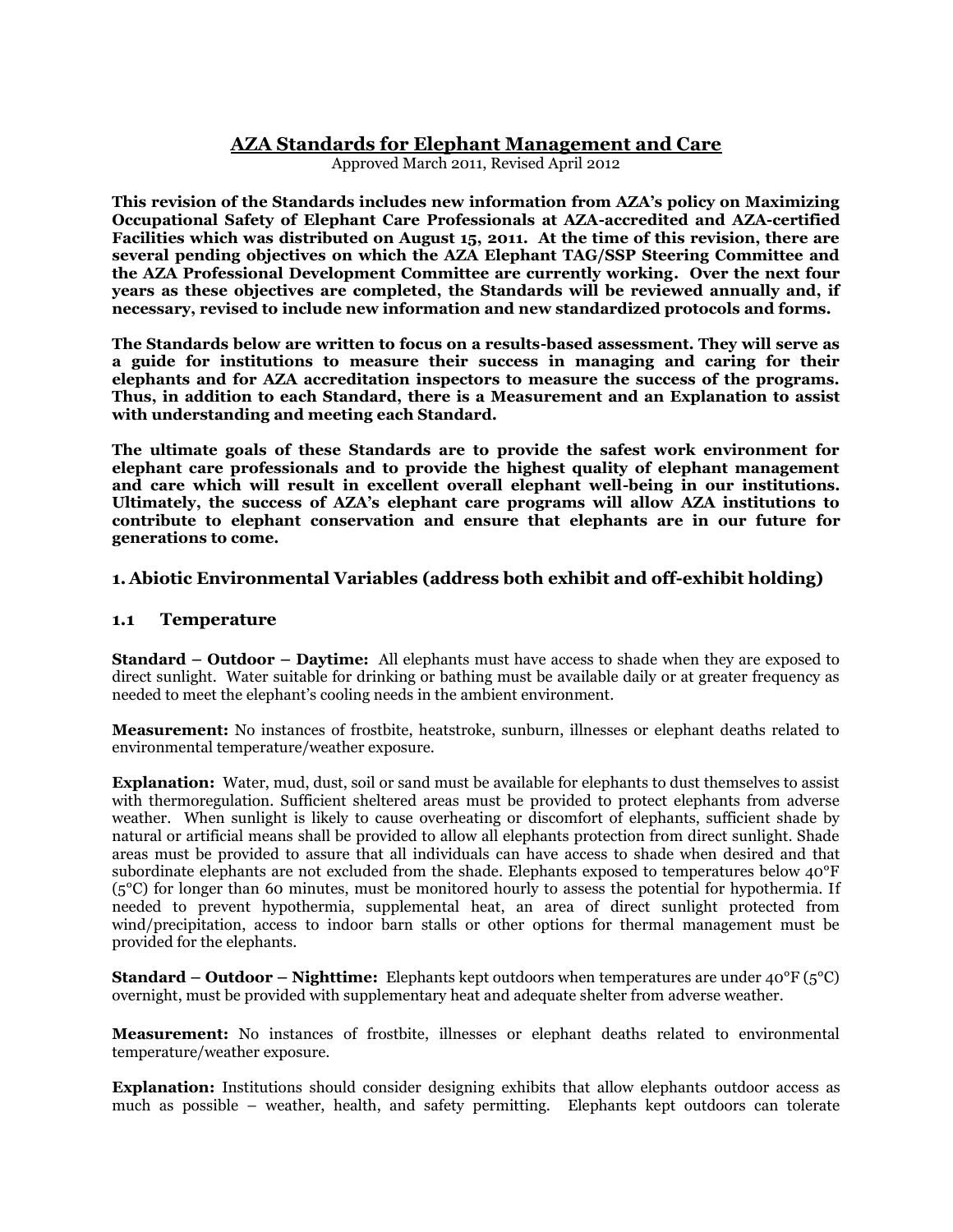moderate temperature extremes if they have been acclimatized to the ambient conditions. Multiple sheltered areas must be provided to ensure that all elephants have sufficient access to shelter and protection from the elements. Facilities may install outdoor heat sources to extend the amount of time the elephants are able to remain outside. Radiant or forced air heating are examples of acceptable heat. There may be a need to provide supplemental heat for young or compromised elephants at temperatures above  $40^{\circ}$ F (5<sup>o</sup>C).

**Standard –** Indoor: Indoor holding areas must be able to be heated to a minimum temperature of at least 55°F (13°C) at all times of the year. One room must be capable of maintaining a temperature of at least 70°F (21°C) and be free of drafts for accommodating sick or debilitated elephants. Care should be taken to control excessive heat indoors. At elevated indoor temperatures, the use of fans, crossventilation, access to water, cool substrate, allowing elephants access to an outside area or other cooling measures must be employed as needed.

**Measurement:** No instances of illnesses or elephant deaths related to environmental temperature/weather exposure.

**Explanation:** Elephants should be provided with the opportunity to thermoregulate themselves as much as possible.

# **1.2 Humidity and Ventilation**

**Standard:** There are no standards for humidity or ventilation at this time.

**Measurement:** Not applicable

**Explanation:** There are no standards for humidity or ventilation at this time.

## **1.3 Illumination - Light intensity, spectral, and duration requirements**

**Standard:** Ample lighting must be provided for staff to work safely around the elephants day or night.

**Measurement:** When staff are working around or interacting with the elephants, the elephants should be able to be clearly seen and their movements/behavior observed at all times within their indoor enclosures. Adequate light must be provided to monitor the safe use of all equipment (ERD) and the movement of all doors and gates.

**Explanation:** Natural daylight cycles are adequate for elephants, even in temperate regions. When kept indoors for extended periods, fluorescent, or incandescent lights provide a sufficient spectrum of illumination. Skylights, in addition to interior lighting, are effective and recommended.

## **1.4 Facilities**

## **1.4.1. Space requirements, behavioral repertoire, and complexity**

### **1.4.1.1. Indoor space**

**Standard:** Indoor facilities must provide adequate room for elephants to move about and lie down without restriction. Appropriate space should be available to allow elephants to be separated either through individual stalling or through the use of restraints (See 3.3.2.7). Indoor housing for both males and females must be designed to accommodate an elephant that can reach up to 24 ft (7.3 m) vertically. All ceilings, wire, pipes, etc. must be out of reach or adequately protected.

**Measurement:** If there are elephant behavioral, social, or medical issues shown to be caused by insufficient space, there must be a program in place (from a programmatic and/or facility perspective) to address the issue.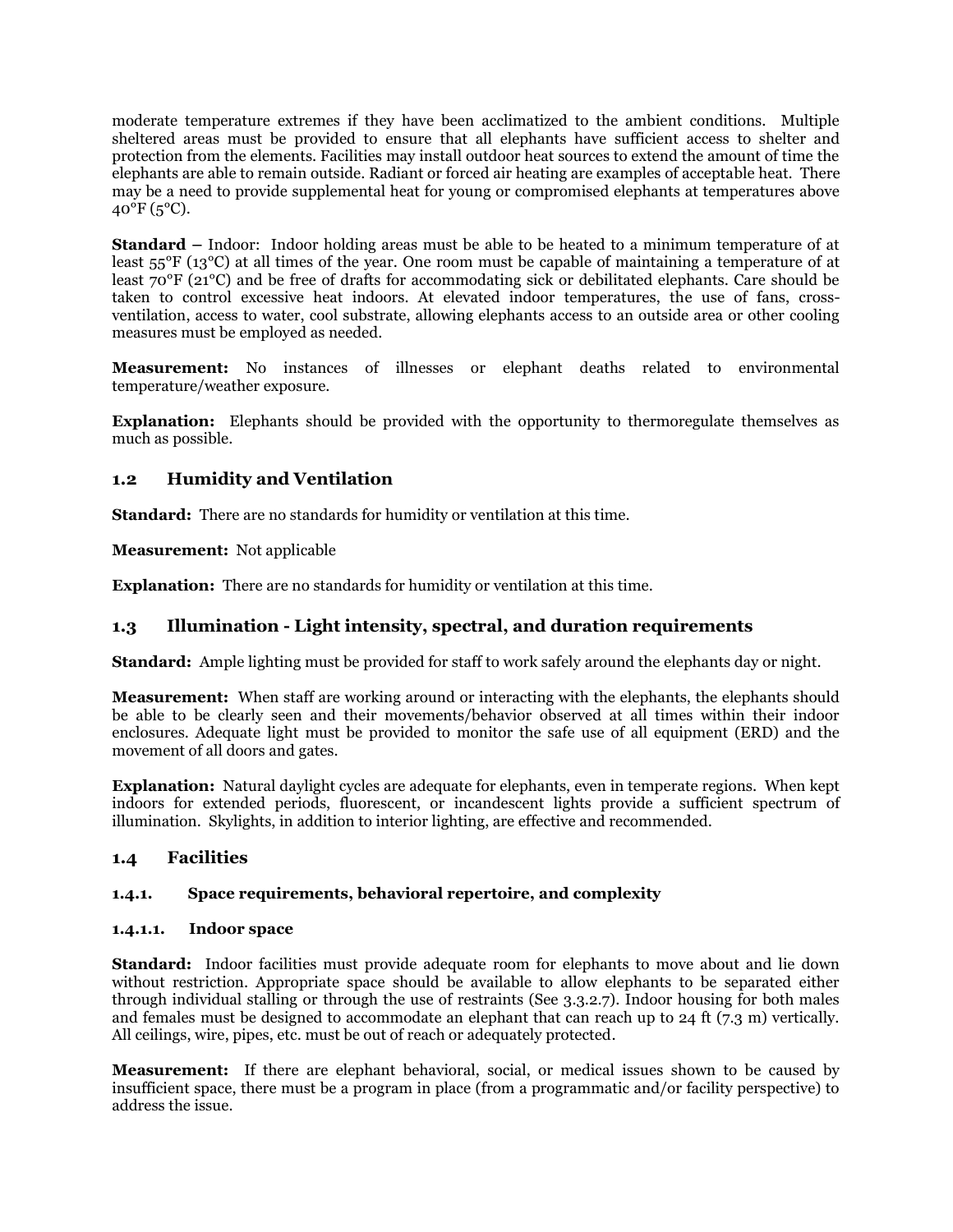**Explanation:** For facilities in climates that require elephants to be indoors for significant amounts of time, it is highly recommended that larger interior common spaces be developed to enhance social interactions and allow for greater movement and diversity of space during inclement weather conditions as well as overnight. Minimum recommended stall space (i.e. temporary holding, overnight, etc) is not less than 600 sq ft (56 sq m) for males or females with calves, and not less than 400 sq ft (37 sq m) for females.

### **1.4.1.2. Outdoor space**

**Standard:** Outdoor habitats must provide sufficient space and environmental complexity to both allow for and stimulate natural behavioral activities and social interactions resulting in healthy and welladapted elephants.

**Measurement:** If there are elephant behavioral, social, or medical issues shown to be caused by insufficient space, there must be a program in place (from a programmatic and/or facility perspective) to address the issue.

**Explanation:** Space is one of the most difficult measures to standardize. There is no scientific data which clearly indicates the amount of space needed for an elephant to be healthy and well adjusted. It is the quality of the overall programmatic approach to good elephant management and the quality of the space from an elephant perspective that determines adequacy of the facility, not simply the square footage of the environment. Thus, if the elephants are healthy and socially adapted, then whatever is being provided meets the standard. It is inaccurate to say that because a facility has a certain amount of space, then it has good elephant management. Recommended minimum size for outdoor habitats is not less than 5400 sq ft (500 sq m) per elephant using the habitat.

### **1.4.1.3. Behavior**

**Standard:** The facility and program provides a complex physical and social environment which stimulates natural behaviors, social interactions and activity levels resulting in healthy, well-adapted elephants.

**Measurement:** The elephants are physically healthy and socially well-adapted without aberrant behavior or excessive aggression within the social group.

**Explanation:** There is no current data to indicate what amount of activity, or what daily walking distance is most appropriate for optimal elephant welfare. The basic needs may be different for each elephant. Since the goal is healthy, socially well-adapted elephants, how it is achieved is less important than that it is achieved.

### **1.4.1.4 . New exhibits and renovations**

**Standard:** All institutions planning new construction for elephants or modifying existing elephant facilities must include holding space for adult males in their construction/renovation plans. All new construction and major renovations must be designed in a manner that minimizes the regular need for tethering.

**Measurement:** Review the facilities submitted commitment to be either a holding, holding/breeding or breeding facility and review their plans to ensure compliance with the AZA Elephant Vision and Commitment statements.

**Explanation:** AZA's commitment to elephants will only be successful if all facilities live up to their commitment in the ability to hold males and comply with TAG breeding recommendations.

## **1.4.2. Minimum inter-individual distances that will influence size of space**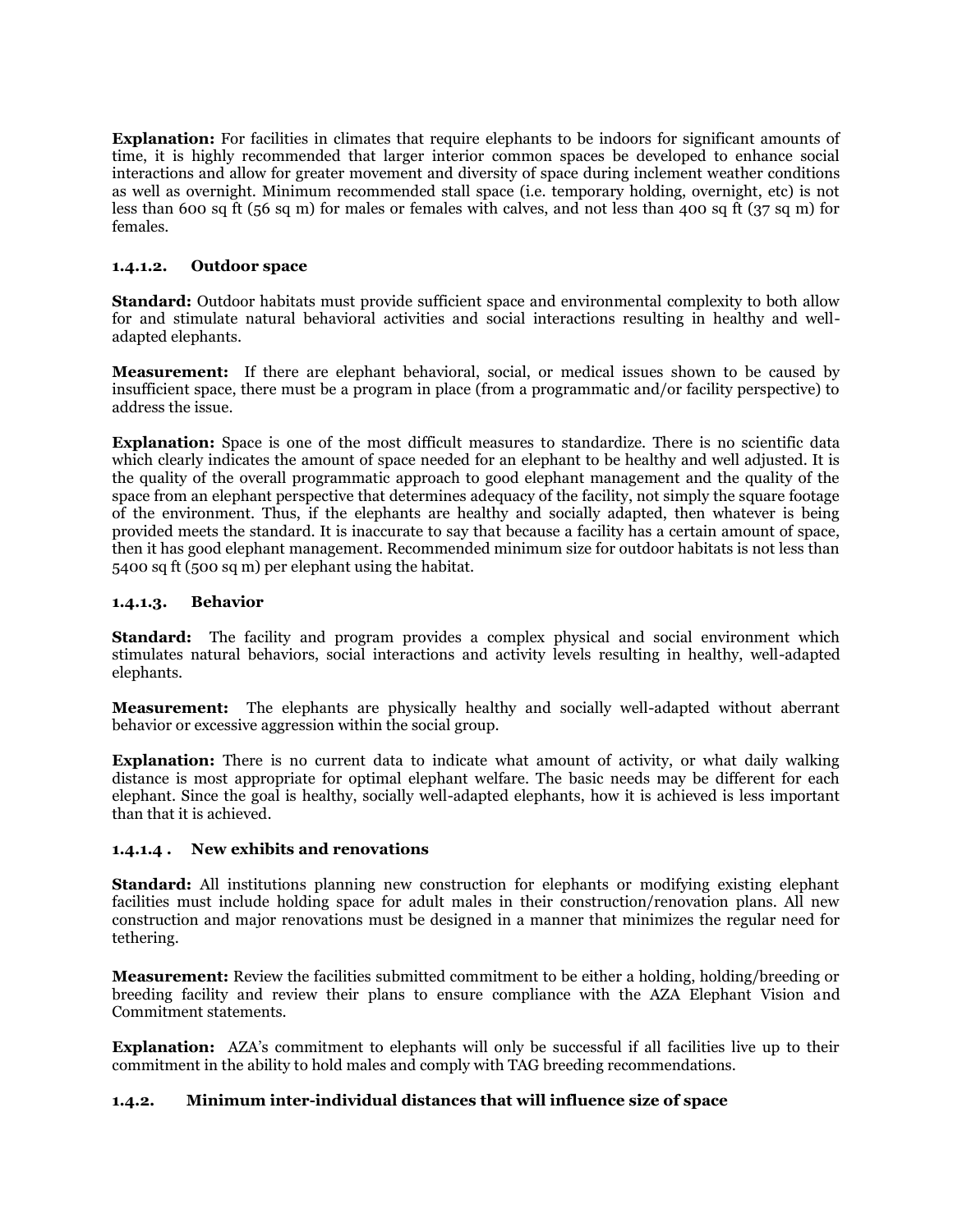**Standard:** There are no standards for minimum inter-individual distances that will influence size of space at this time.

### **Measurement:** Not applicable.

**Explanation:** See 2.2.2.2. Facility must have sufficient structures for all elephants to participate in all ranges of natural behaviors. Elephants are a social species and herds often perform activities together, such as feeding, drinking, walking, resting, and wallowing.

#### **1.4.3. Furnishings to accommodate an array of locomotive and foraging behaviors as well as resting and sleeping**

**Standard:** See 1.4.1

**Measurement:** See 1.4.1

**Explanation:** A key consideration in the design of elephant habitats is the promotion of speciesappropriate behaviors. Enrichment opportunities should be integral parts of both indoor and outdoor enclosures. Outdoor areas should encourage locomotion for exercise and natural footwear. Rocks, tree stumps, or large sturdy objects must be provided in the exhibit so that the elephants may use them for rubbing and scratching. The use of both wet and dry wallows is encouraged to assist with skin care and protection against the sun and biting insects. The AZA Elephant Exhibit Design Resource has extensive information on facility design and enrichment activities.

#### **1.4.4. Visual, acoustic, and olfactory barriers within the space**

**Standard:** The design of indoor and outdoor enclosures must contain areas where elephants can exercise and socialize together, and avoid socializing if/when desired.

**Measurement:** Determine the level of choice the elephants have to join or separate themselves from other elephants.

**Explanation:** Barriers within and between exhibits should allow some degree of auditory, olfactory, and tactile contact between separated herd members as appropriate at their choice.

### **1.4.5. Substrates and nesting/bedding materials**

#### **1.4.5.1. Outdoor**

**Standard:** Outdoor habitat surfaces must consist primarily of natural substrates (e.g., soil, sand, grass) that provide good drainage. Enclosures must be made up of a variety of substrates.

**Measurement:** Elephant feet are in good condition and need only periodic pad and nail trimming. Excessive buildup of dead skin is not apparent and dusting materials are available for the elephants.

**Explanation:** Providing a variety of soft substrates will promote behaviors, such as foraging, wallowing, bathing, digging, and resting. The use of both wet and dry wallows is encouraged to assist with skin care and protection against the sun and biting insects. Elephants can lie on mounds of earth. Providing a combination of hard substrates to promote normal wear of footpads and soft substrates, such as earth and sand, to promote dust bathing is preferred.

#### **1.4.5.2 Indoor**

**Standard:** Substrate must be able to be cleaned daily and must be quick to dry. Hard floor surfaces must be relatively smooth to prevent excessive pad wear, but not so smooth that they become slippery when wet.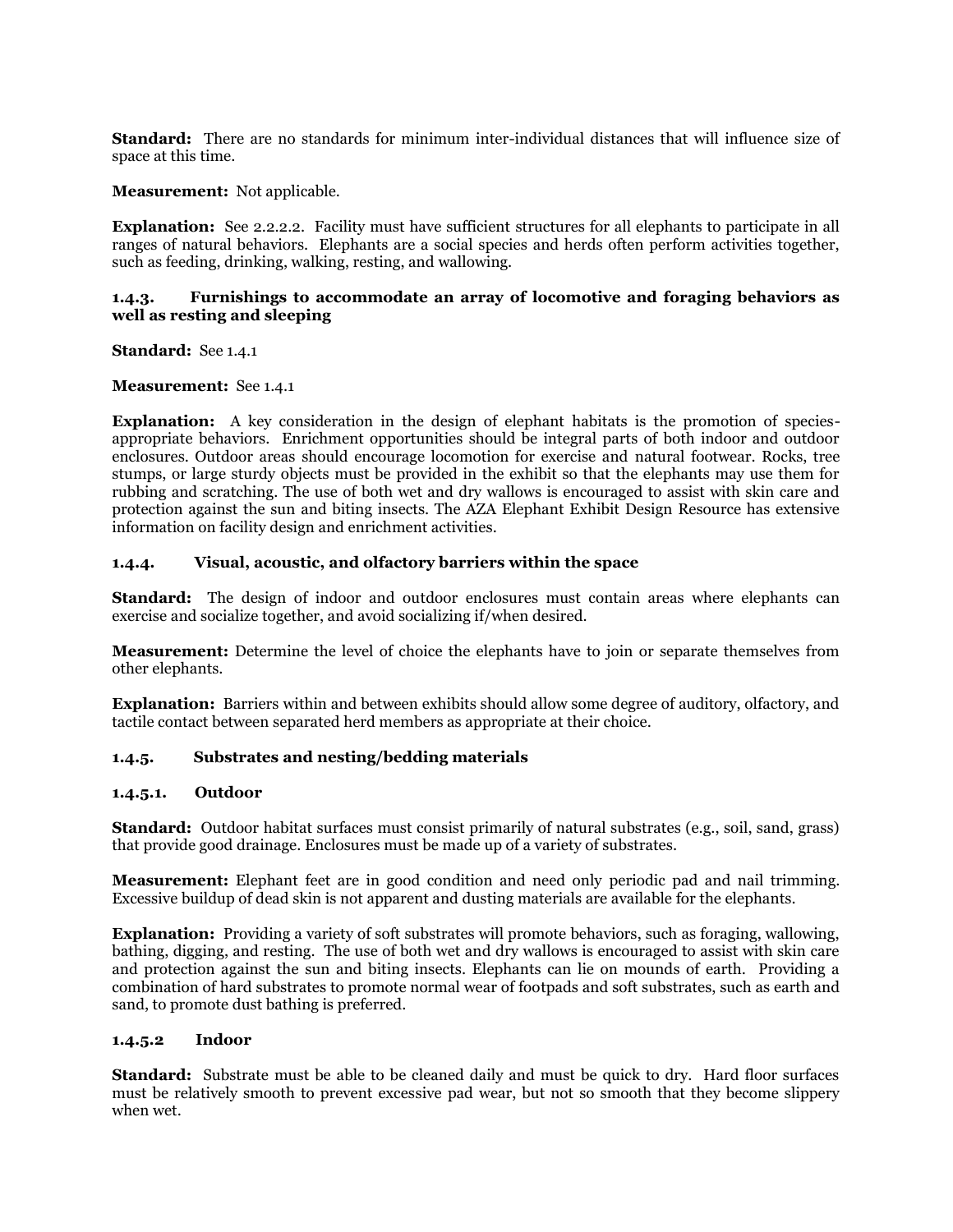**Measurement:** Interior floors are cleaned daily and dry within two hours of cleaning. No excessive pad wear due to floor roughness and no elephant injuries due to slipping on the floors.

**Explanation:** Many institutions are experimenting with the use of sand in place of some cement stall floor surfaces. Some institutions use barn stall mats, straw, or shavings for insulation and/or to provide a softer surface for elephants to stand or lie on. In new construction and renovations, consideration should be made for incorporation of natural, changeable substrates indoors.

### **1.4.6. Provision of change and variation in the environment**

**Standard:** All holding institutions must have a written environmental enrichment plan for their elephants and show evidence of implementation (See 4.3). An effective enrichment program includes the rotation of exhibit furniture and enrichment initiatives on a regular schedule, and based on the elephants' behavior, maximizes the stimulation offered by these exhibit features (See 1.4.5.1).

**Measurement:** Enrichment plan and records of daily enrichment activities should be reviewed (See 1.4.5.1 and 4.3).

**Explanation:** A varied terrain provides more complexity in the environment as well as exercise opportunities, such as walking, turning, reaching, stretching, climbing, bending, digging, pushing, pulling, and lifting. Providing a variety of soft substrates will promote behaviors such as foraging, wallowing, bathing, digging, and resting.

#### **1.4.7. Cleaning related to issues like scent-marking, that may influence how and how often space is cleaned.**

**Standard:** There are currently no scent-marking issues identified for elephants that influence cleaning.

**Measurement:** Not applicable.

**Explanation:** Enclosures, both indoor and outdoor, must be cleaned of excrement daily. Frequent daily manure removal is recommended and may be necessary for both sanitary and aesthetic reasons.

### **1.4.8. Air or water changes/hour required**

**Standard:** See 1.2 and 1.5.2

**Measurement:** See 1.2 and 1.5.2

**Explanation:** Indoor ventilation systems for elephants should provide enough fresh air to meet the respiration needs of the elephants, control moisture build-up within the structure, and move enough air to dilute airborne disease organisms. The recommended ventilation for indoor housing for elephants is 4-6 air changes per hour.

### **1.4.9. Identify necessary measures for safety and containment**

#### **1.4.9.1 Containment**

**Standard:** Elephant containment barriers must be sufficient to prevent elephant escapes.

**Measurement:** There should be no failure of barriers.

**Explanation:** A recommended minimum height of walls, cables and horizontal railings for adult elephants is 8 ft (2.4 m). The use of electric fences is not sufficient as a primary containment barrier. A wide variety of building materials can be used for elephant containment barriers. The barriers must be safe for the elephants, must be able to withstand an elephant's strength, must contain the elephant in a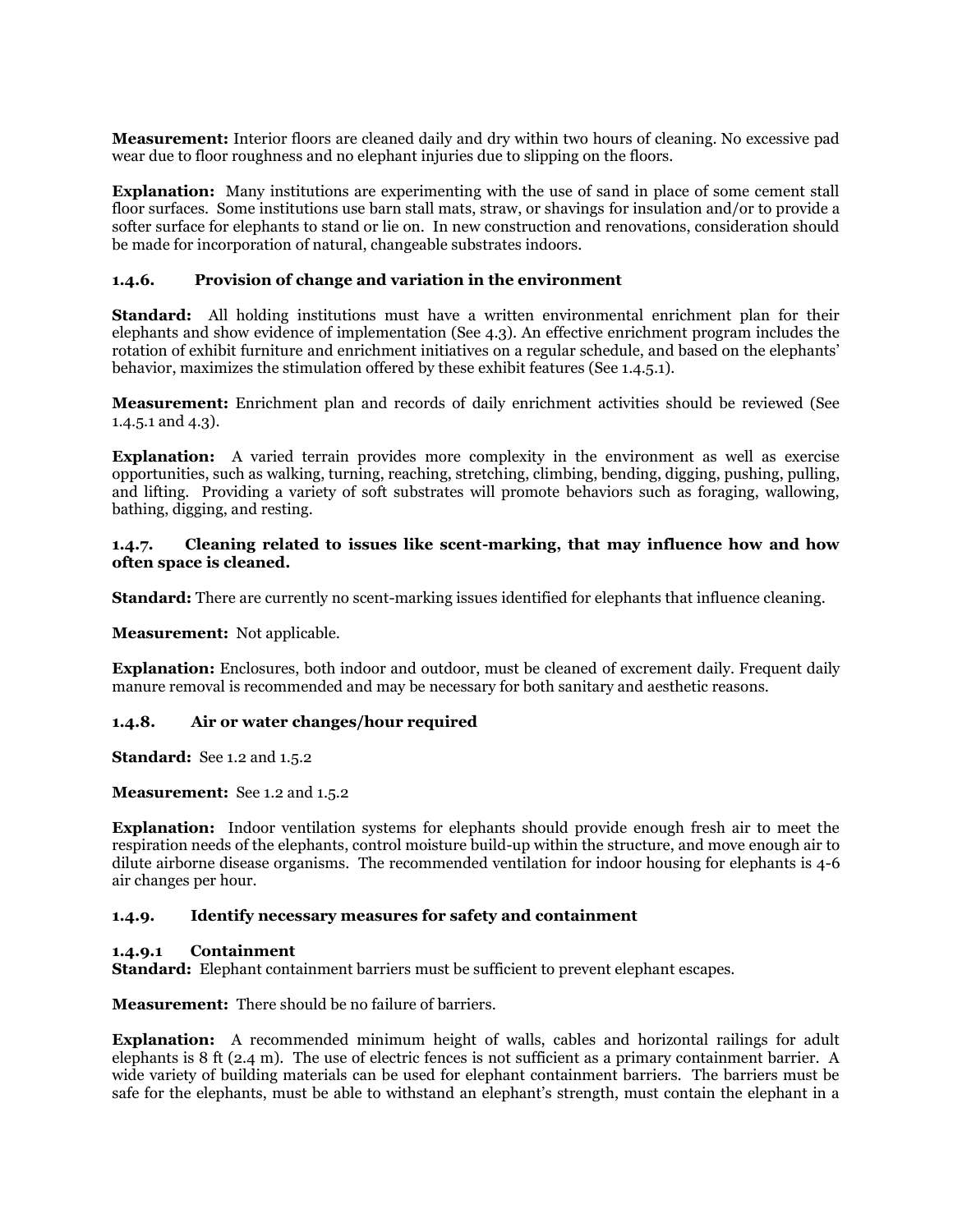specific space, and must prohibit direct contact between elephants and the visitors. Recommended materials for barriers include solid concrete, rock walls or horizontal steel rails, pipe or cable.

## **1.4.9.2 Barriers (Standard applicable beginning September 1, 2014)**

**Standard:** All institutions must have in place and be implementing adequate infrastructure to manage and care for elephants with barriers and/or restraints in place to increase employee safety. If a facility cannot meet this standard, it must apply for a variance after describing its plan to meet the standard to the Accreditation Commission. No variances shall be granted after June 1, 2017.

**Measurement:** Adequate infrastructure exists and is used by elephant care providers to care for their elephants without sharing the same unrestricted space with the elephants, except in certain, well-defined circumstances.

**Explanation:** AZA is committed to maximizing the safety of elephant care staff.

### **1.4.9.3 Dry moats**

**Standard:** The use of dry moats with steep sides and hard bottoms as primary containment should be limited.

**Measurement:** A written elephant extraction protocol must be in place for facilities employing moats out of which an elephant cannot easily climb.

**Explanation:** Dry moats can pose a substantial threat to elephants, especially those out of which an elephant cannot easily climb. Where present, moats should be wide enough for an elephant to turn around, have a soft, dry bottom, and should include a gradually sloped ramp so that the elephant can easily climb out of the moat or ditch.

### **1.4.9.4 Doors and gates**

**Standard:** Doors and gates must be in good condition and must be engineered to withstand an elephant's strength.

**Measurement:** All doors and gates must operate properly and contain elephants. No elephant injuries or keeper injuries because of hydraulic or electrically-powered door operation.

**Explanation:** Door and gate design is extremely important to ensure the safety of both elephants and keeper staff. If hydraulic or electrically powered drives are used to operate doors or gates, there must be a manual back-up system or a back-up generator in place in case of failure. Door operation must be continually monitored with a direct line of sight or with video the entire time the door is in motion in order to prevent elephant or keeper injury.

### **1.4.9.5 General exhibit considerations**

**Standard:** Ceiling and fixture heights (e.g., lights, heating units, plumbing, etc.) must be built so that elephants do not harm themselves or damage the facility.

**Measurement:** There should be no elephant injuries due to poor design or insufficient heights of ceilings and fixtures.

**Explanation:** Mature elephants can reach a vertical height of 24 ft (7.3 m).

### **1.4.9.6 Safety assessment program**

**Standard:** Each elephant-holding institution must have an established method of regularly evaluating its elephant facility and program safety. The institution must document and be able to demonstrate how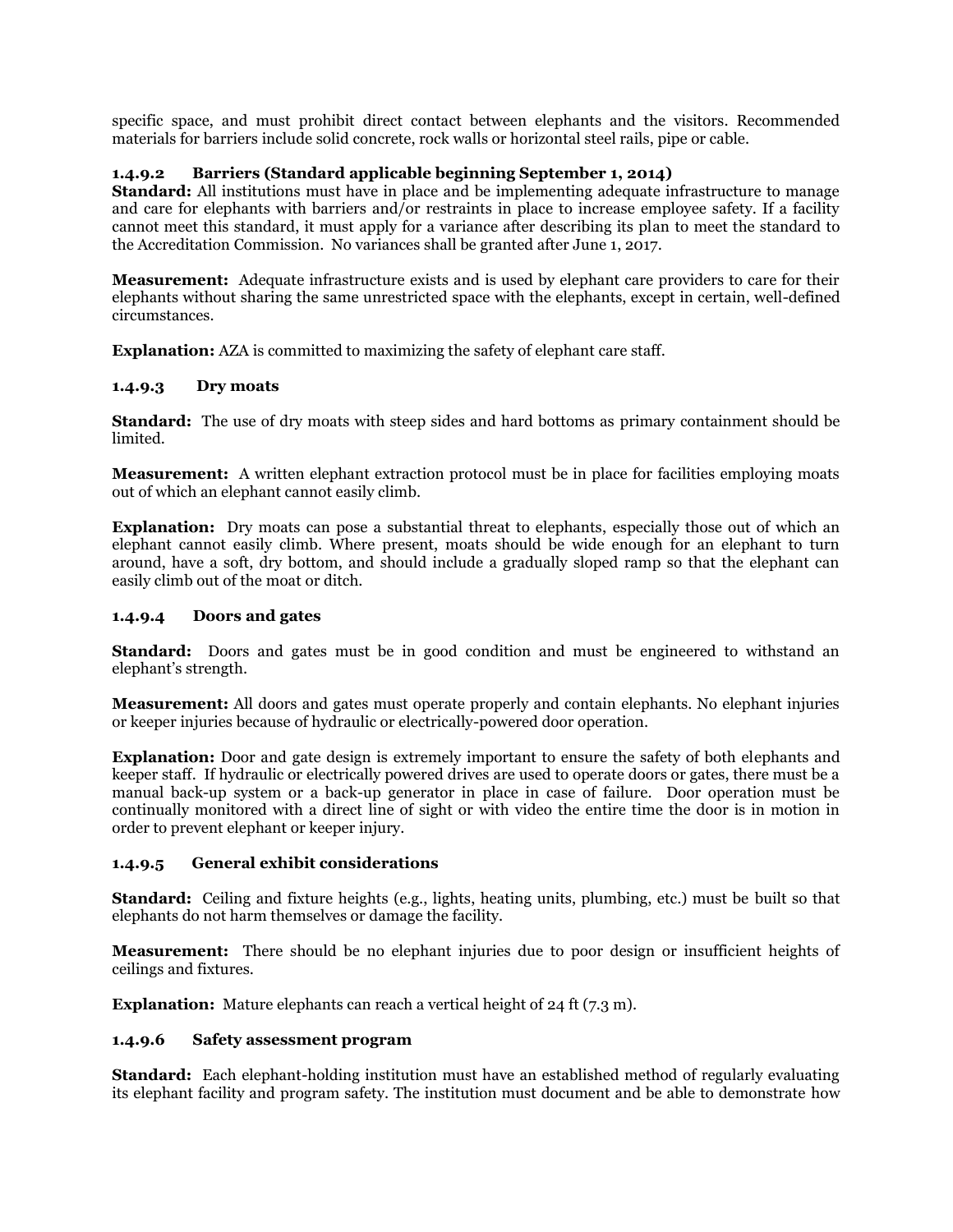this established program assesses safety on a regular and consistent basis and how safety issues are resolved. Facilities shall conduct safety evaluations at least semi-annually.

**Between August 15, 2011 and January 1, 2012**, each institution must have performed one semiannual program safety assessment.

**Between August 15, 2011 and January 1, 2012**, each institution must have specifically addressed its elephant program in the risk management policy required by AZA Accreditation Standard 11.4.1.

**Measurement:** Program and facility safety evaluations and safety issue resolutions are documented. All identified safety issues are resolved or are in the process of resolution.

**Explanation:** Each facility should establish a Safety Assessment Program based on its own needs and resources. A Safety Assessment Program may include a safety assessment team, including elephant staff, management staff, animal health care staff and experts in the area of risk management and safety.

### **1.4.10. Transport (in accordance with IATA)**

**Standard:** All applicable Federal regulations and/or IATA requirements must be met.

**Measurement:** Elephant transports have been accomplished safely and in an appropriate manner.

**Explanation:** The method of transport, as well as preshipment health screening protocols, should follow TAG/SSP guidelines. Other resources for the transport of elephants include the Elephant Husbandry Resource Guide and Fowler (1995).

#### **1.4.10.1. Type of transport container**

**Standard:** See 1.4.10

**Measurement:** See 1.4.10

**Explanation:** Elephants are typically transported in custom semi trailers, specifically designed for moving elephants. On occasion, elephants are moved in crates, most commonly for overseas shipments.

#### **1.4.10.2. Appropriate size of transport container**

**Standard:** See 1.4.10

**Measurement:** See 1.4.10

**Explanation:** The crate or trailer compartment used for shipping should be sized so that the elephant can stand up comfortably, but not turn around. The elephant should not be compressed by the containment front or back. The crate should be equipped with tethering options as needed.

### **1.4.10.3. Provision of food and water during transport**

**Standard:** See 1.4.10

**Measurement:** See 1.4.10

**Explanation:** Elephants should be provided with food (e.g., hay) and water at regular intervals during the transport.

#### **1.4.10.4. Provision of bedding or substrate in transport container**

See 1.4.10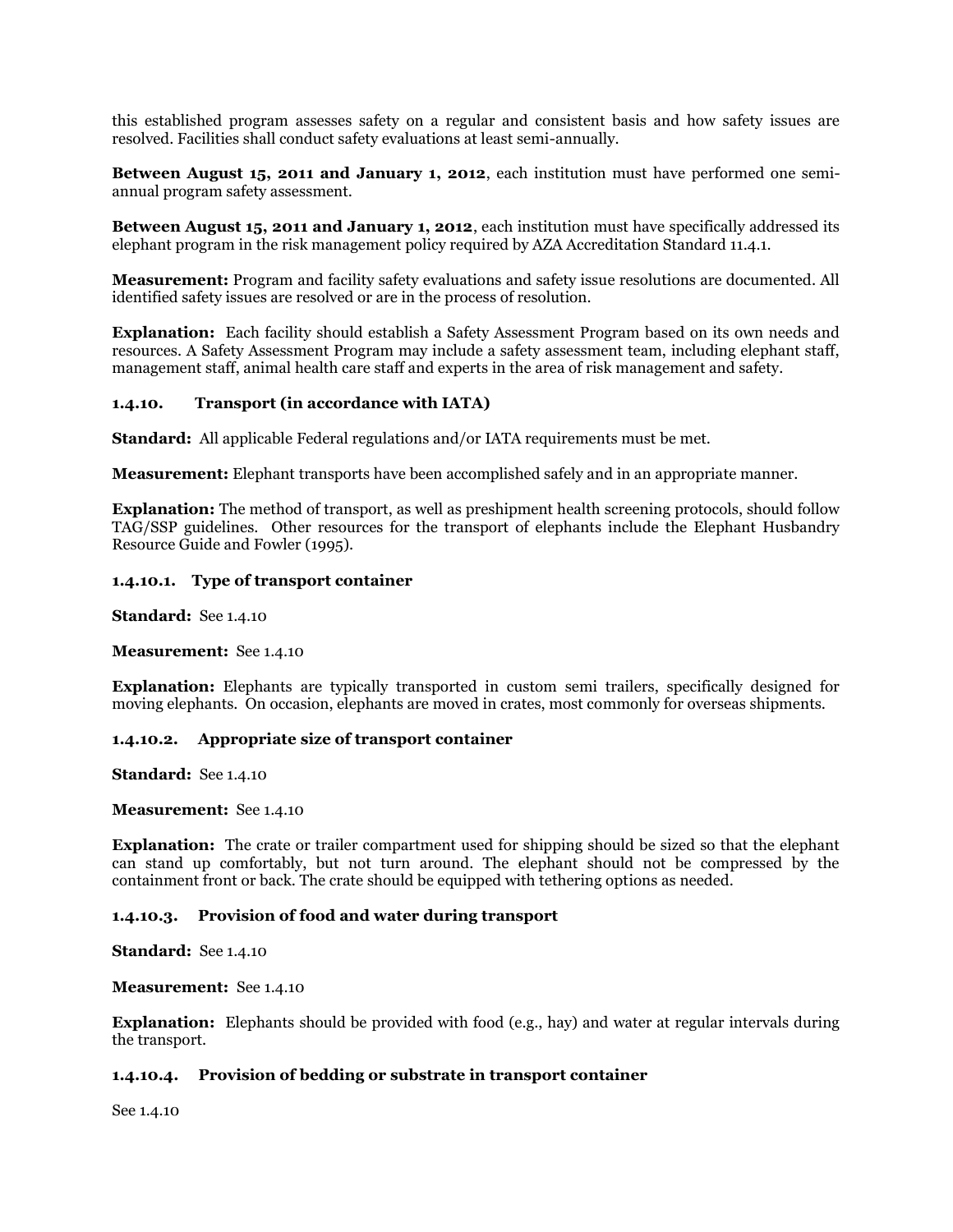**1.4.10.5. Mechanism(s) for separating animal from urine and feces during transport**

See 1.4.10

#### **1.4.10.6. Temperature range during transport**

See 1.4.10

**1.4.10.7. Light levels and how to minimize noise during transport**

See 1.4.10

**1.4.10.8 Group size or need for separation of individuals during transport**

See 1.4.10

**1.4.10.9 Handler/veterinarian access to animal during transport**

See 1.4.10

### **1.4.10.10 Duration of transport allowable before temporary transfer to "normal housing" is required**

See 1.4.10

**1.4.10.11 Timing of release, size and type of enclosure at transport destination**

See 1.4.10

#### **1.5 Water**

#### **1.5.1 Acceptable water quality parameters**

**Standard:** Water suitable for drinking must be made available daily. Frequent drinking opportunities throughout the day may be necessary to meet the elephant's needs in the ambient environment.

**Measurement:** Water sources for exhibit and barn are identified and method of delivery determined to meet the standard.

**Explanation:** Most facilities provide either continually running or automatic watering devices in outdoor enclosures and barns. If these are not present, the method of providing water must be identified and written protocols in place to ensure appropriate water availability to the elephants.

#### **1.5.2 Presentation of water, and water sources**

**Standard:** While outdoors and weather permitting, elephants must have regular access to water sources, such as a pools, waterfalls, misters/sprinklers, or wallows that provide enrichment and allow the elephants to cool and/or bathe themselves.

**Measurement:** Outdoor water sources are present in sufficient quantity to accommodate all elephants at one time.

**Explanation:** It is recommended that pools be constructed with rounded edges, and without corners. Artificial pools should have either multiple or lengthy gently sloping exit and entrance areas, with non-slip surfaces, and at an angle no greater than 30°. Vertical sides on pools should be avoided in areas where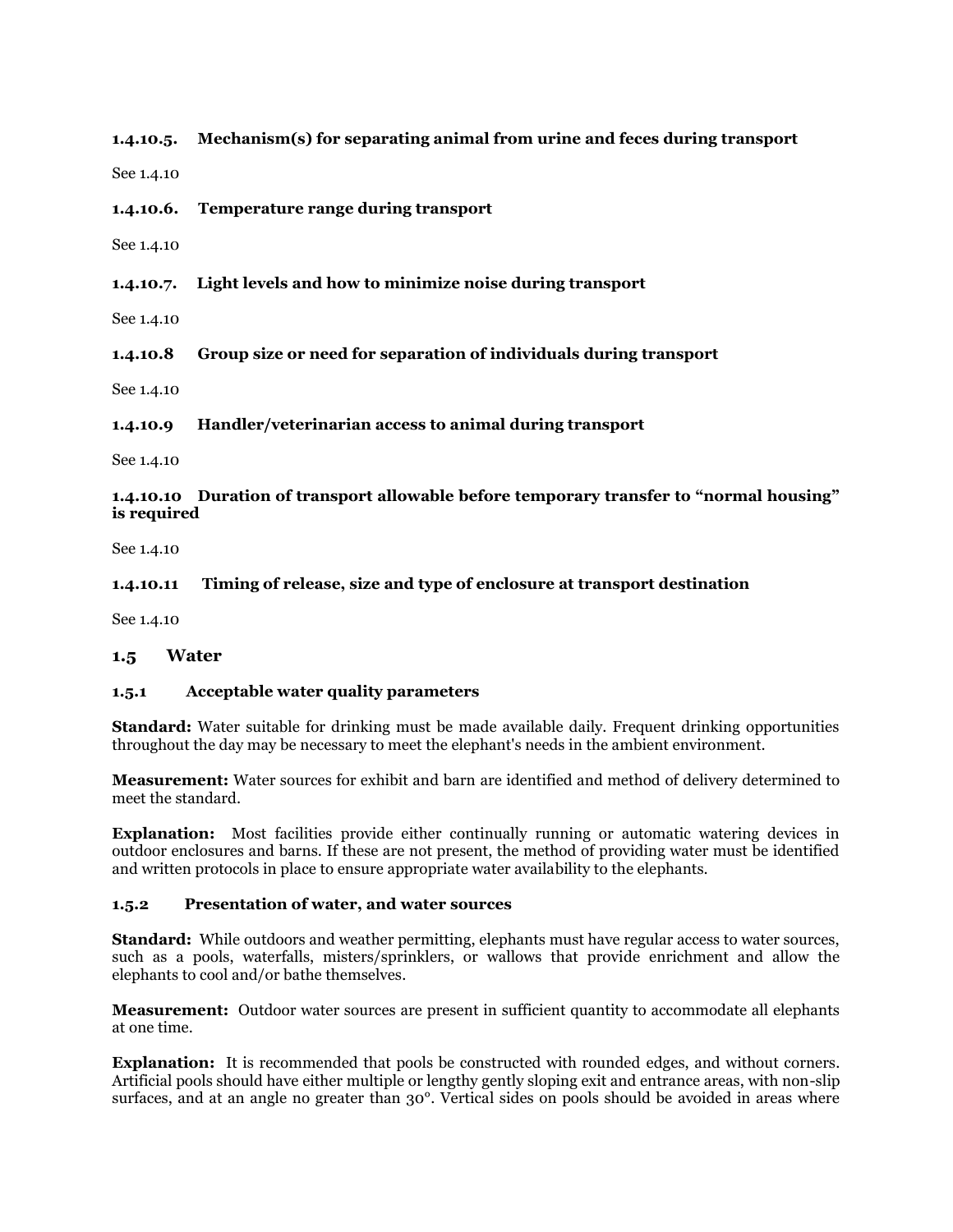elephants have direct access to the pool side. Steps should be wide enough for elephants to place more than one foot on at a time and small enough for baby elephants to step up or down. There should be more than one entry/exit point to the pool in order to prevent one elephant from inhibiting the exit or entrance of other elephants into or out of the pool.

## **1.5.3 Pool depth and need for variation in depth**

**Standard:** There are no standards for pool depth and variation in depth at this time. **Measurement:** Not applicable

**Explanation:** It is recommended that one body of water or pool be deep enough to allow for buoyancy, as this can allow for non weight-bearing exercise and that it be deep enough to allow an adult to be fully immersed when laying on its side, or at least six feet deep. However, shallow wading and splashing pools are also excellent activity areas for elephants and are to be encouraged. Recycled water over a waterfall or spraying out over the pool is an excellent activity stimulant.

# **2. Biotic Variables**

### **2.1 Food and Water.**

### **2.1.1. Containers and protocols for the provision of food and water**

### **2.1.1.1 Water**

**Standard:** See 1.5.1. When water containers are used, drinking water must be cleaned and refreshed daily. Containers must also be cleaned daily.

**Measurement:** Water sources are clean and water is fresh.

**Explanation:** The ability to monitor water consumption by the elephants may be important in sick or compromised elephants.

### **2.1.1.2 Food**

See 3.1. Other resources include the Elephant Husbandry and Resource Guide, Appendix 1, Nutrition Advisory Group Handbook, "Elephants: Nutrition and Dietary Husbandry" (Ullrey et al. 1997).

### **2.1.1.3 Food items - Variability in food type**

**Standard:** Elephants must be offered a balanced diet composed of an appropriate variety of food items provided in quantities that are sufficient for each elephant to maintain appropriate body condition. Diets must be developed under the direction of the institution's nutritionist or veterinary staff. Consideration must be given to recommendations provided by the Elephant TAG/SSP Nutrition Advisor, as they become available.

**Measurement:** Diet sheets and written feeding protocols must be maintained and meet the Elephant TAG/SSP Nutrition Advisor recommendations. For the purpose of this section, elephant weights and/or body condition scores should be recorded three times a year.

**Explanation:** Nutritional content is a critical tool for assessing overall nutritional well-being. Daily intake records may also be valuable to maintain. Elephants have evolved to be generalist feeders. Recommended food items include hay (e.g., meadow or timothy), supplemented with fruits, vegetables, a pelleted supplement or grain. Fresh browse should be made available daily, if possible. Overall energy content of the diet must be assessed in relation to the body condition scores for each elephant and diet composition adapted as needed.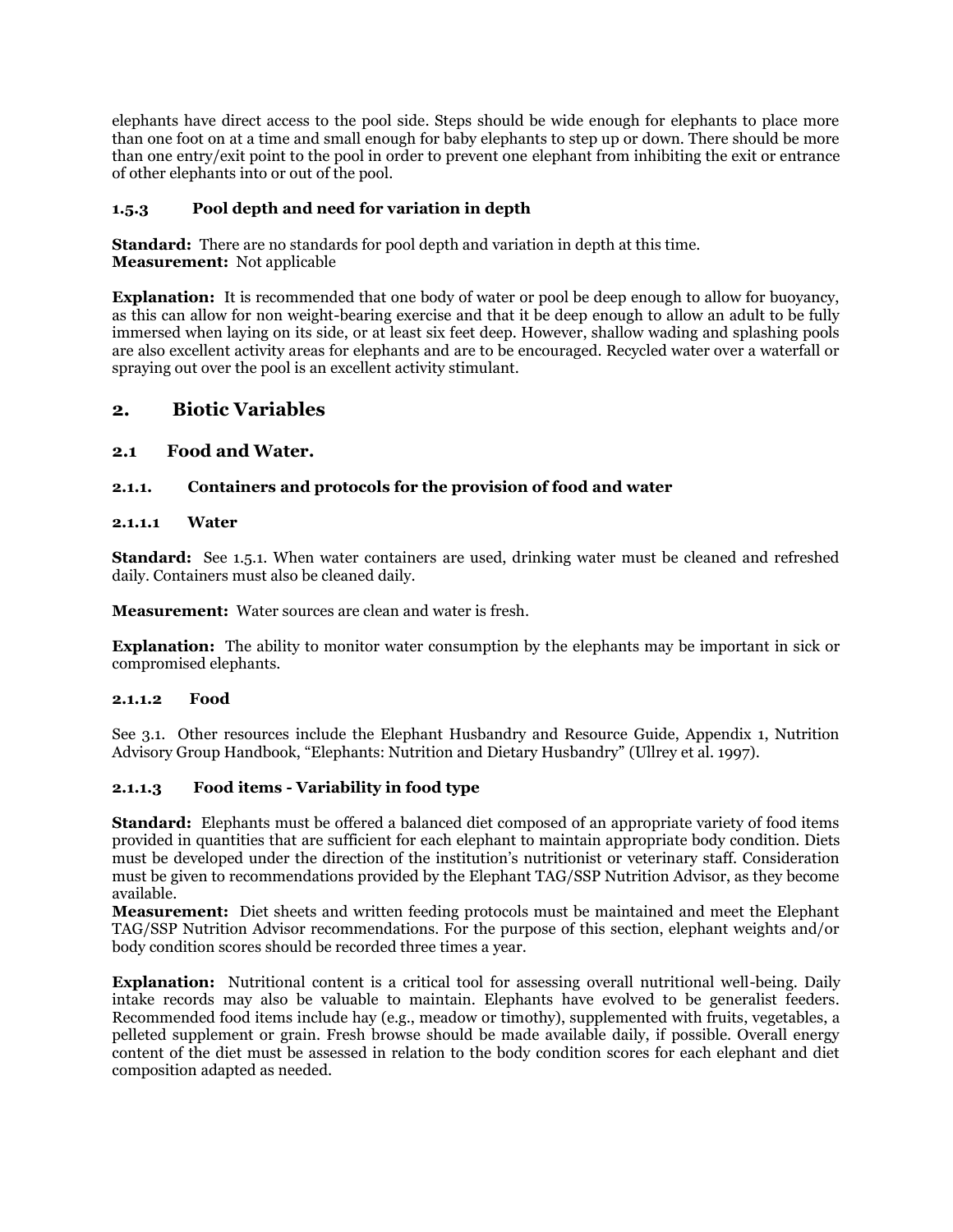### **2.1.1.4 Feeding schedules - Variability food presentation (e.g. spatial and temporal dispersal of food resources)**

**Standard:** Varied feeding schedules dispersed both spatially and temporally throughout the day and night are required.

**Measurement:** Written feeding protocols and schedules must be maintained.

**Explanation:** Mechanisms to deliver food to elephants during the day and night should be implemented (e.g., changing animal care staff schedules, automated feeders, hanging feeder nets, etc.). Feeders should be located in multiple locations to discourage undue competition or aggression over feed items.

### **2.1.1.5 Provision of opportunities for elephants to process food in ways similar to their wild counterparts and mechanisms that enable animals to work for food**

**Standard:** Opportunities must be provided for elephants to acquire food using multiple foraging behaviors. Food must be provided in areas where it is less likely to be soiled. Excess or waste food must be removed daily.

**Measurement:** Written feeding and enrichment protocols must be maintained.

**Explanation:** Opportunities for searching, browsing, grazing, reaching, opening, etc. can be provided by scatter-feeding, hiding foods in crevices and substrates around the exhibit, or by using elevated feeders such as hanging hay nets that encourage an elephant to reach for and manipulate its trunk to gain access to the food. Mechanisms that promote physically active feeding behaviors can be incorporated into a comprehensive enrichment plan for the elephants.

### **2.2 Social Considerations**

### **2.2.1 Group Composition**

### **2.2.1.1 Suggested age and sex structure of social group**

**Standard:** Each zoo holding elephants must hold a minimum of three females (or the space to hold three females), two males or three elephants of mixed gender. If a zoo cannot meet this standard, they must apply for a variance. Before the variance can be issued by the Accreditation Commission the zoo (a) must describe their plan to obtain additional elephants or describe their plan for transferring/transitioning their elephants and (b) must describe what will occur if they experience the loss of one elephant. In most cases where an institution has one remaining elephant, the remaining elephant will receive a recommendation for relocation at another AZA institution from the Elephant TAG/SSP.

**By 1 September 2016**, no further variances will be issued.

Adult males (6 years and older) may be housed alone, but not in complete isolation. Opportunities for tactile, olfactory, visual, and/or auditory interaction with other elephants must be provided (Rasmussen et al. 1982).

**Measurement:** The institutional commitment to elephants must be reviewed if the institution is not in compliance with the Standard. Plans for meeting the Standard and a timeline must be submitted to the Elephant TAG/SSP and to the Accreditation Commission. The Elephant TAG/SSP will determine acceptable animal welfare and plans.

**Explanation:** Due to multiple species differences and possible disease transmission issues, when forming new herds, Asian and African elephants should not be placed together in the same enclosure.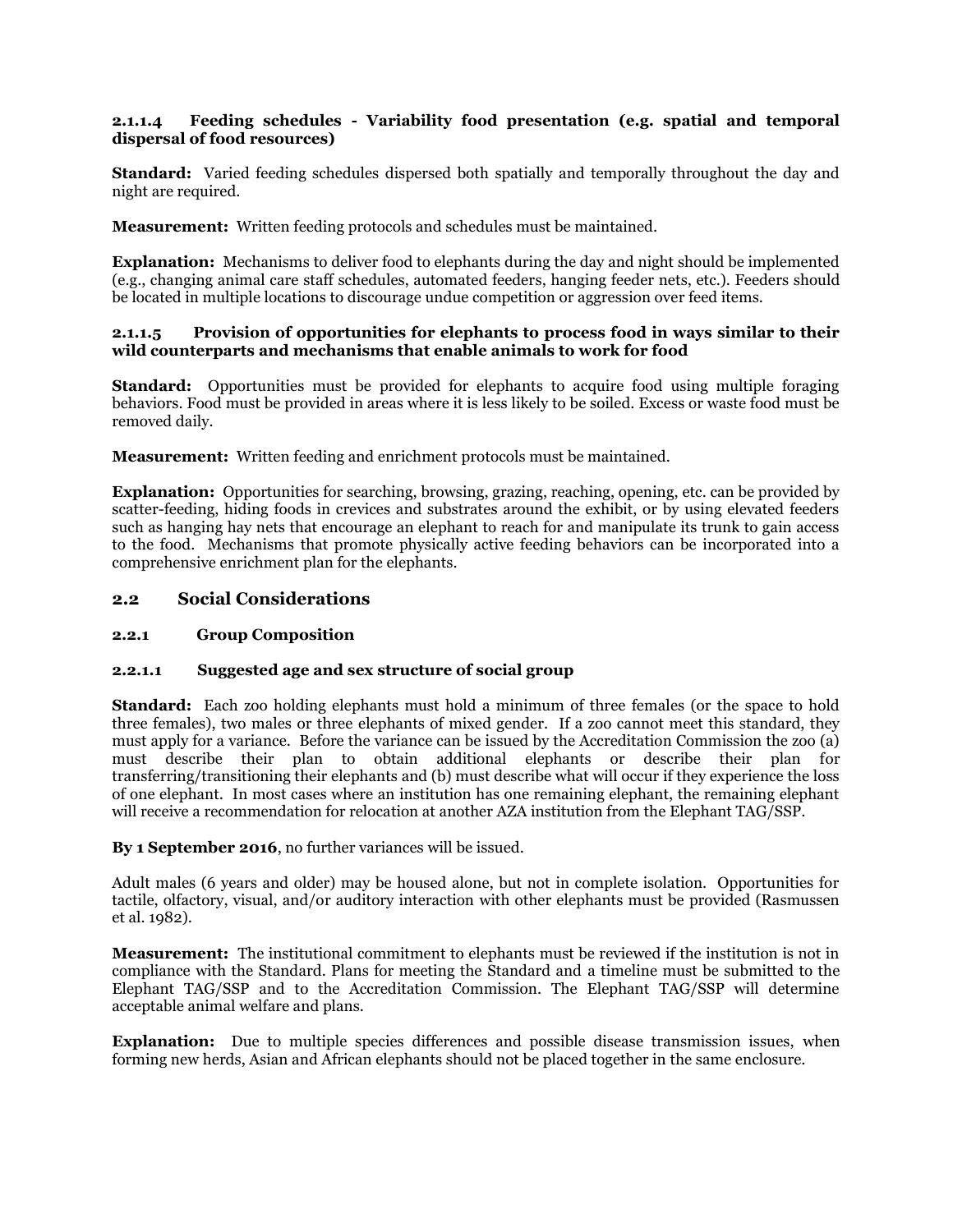### **2.2.1.2 Temporary individual care of parturient females and young or of males, and corresponding adequate and appropriate space for animals when removed**

**Standard:** All facilities must include the ability to flexibly manage the elephant herd, allowing the separation of groups or individuals as required.

**Measurement:** Each institution must be able to demonstrate and/or describe how they would successfully isolate individuals or groups as needed for elephant management or care.

**Explanation:** The ability to adapt to changing conditions and situations is critical to the success of any elephant program.

### **2.2.1.3 Male elephant socialization**

**Standard:** If males are housed, separate facilities for isolation must be available, and a program of social contact in place.

**Measurement:** Each institution must be able to demonstrate and/or describe how they would successfully isolate and socialize males.

**Explanation:** Males (six years and older) may be housed alone, but not in complete isolation; opportunities for tactile, olfactory, visual, and/or auditory interaction with other elephants must be provided (Rasmussen et al. 1982). In the wild adult males are primarily solitary. However, they do have regular contact with other elephants.

### **2.2.1.4 Nursery groups (groups of mothers with most recent young)**

**Standard:** Isolation facilities for birth and postpartum management must be available.

**Measurement:** Each institution must be able to demonstrate and/or describe how they would successfully isolate mothers and calves during birth and postpartum period. Written protocols must be in place for births and reintroductions of mothers/calves to herd.

**Explanation:** First time mothers in particular may require significant management. Initial protection of the calf and control of the mother are critical to a successful birth. Introduction of the new calves and mothers to the herd must be accomplished both cautiously and expeditiously. Reintroduction of the calves and mothers to the natal group or herd should be accomplished as quickly as possible.

## **2.2.1.5. "Emigration" of adolescents**

**Standard:** Offspring should remain with their mothers until they are weaned and mother and calf are acclimated to separation.

**Measurement:** Offspring must remain with their mothers until they are at least three years old.

**Explanation:** Some flexibility is necessary in cases of health challenges, maternal rejection and/or when infants cannot be re-established in their social group. In cases of maternal rejection, calves should be introduced to other conspecifics as soon as possible. Males are generally separated from the herd during adolescence due to natural age-related behavioral changes. There is no specific age when this may occur. Indicators that males may need to be separated include aggression, play-fighting or reproductive behavior that causes disruption within the herd or risk of injury to individuals in the herd.

## **2.2.1.6 Multigenerational groups**

**Standard:** When possible, multigenerational groups should be maintained.

**Measurement:** Multigenerational groups are maintained when possible.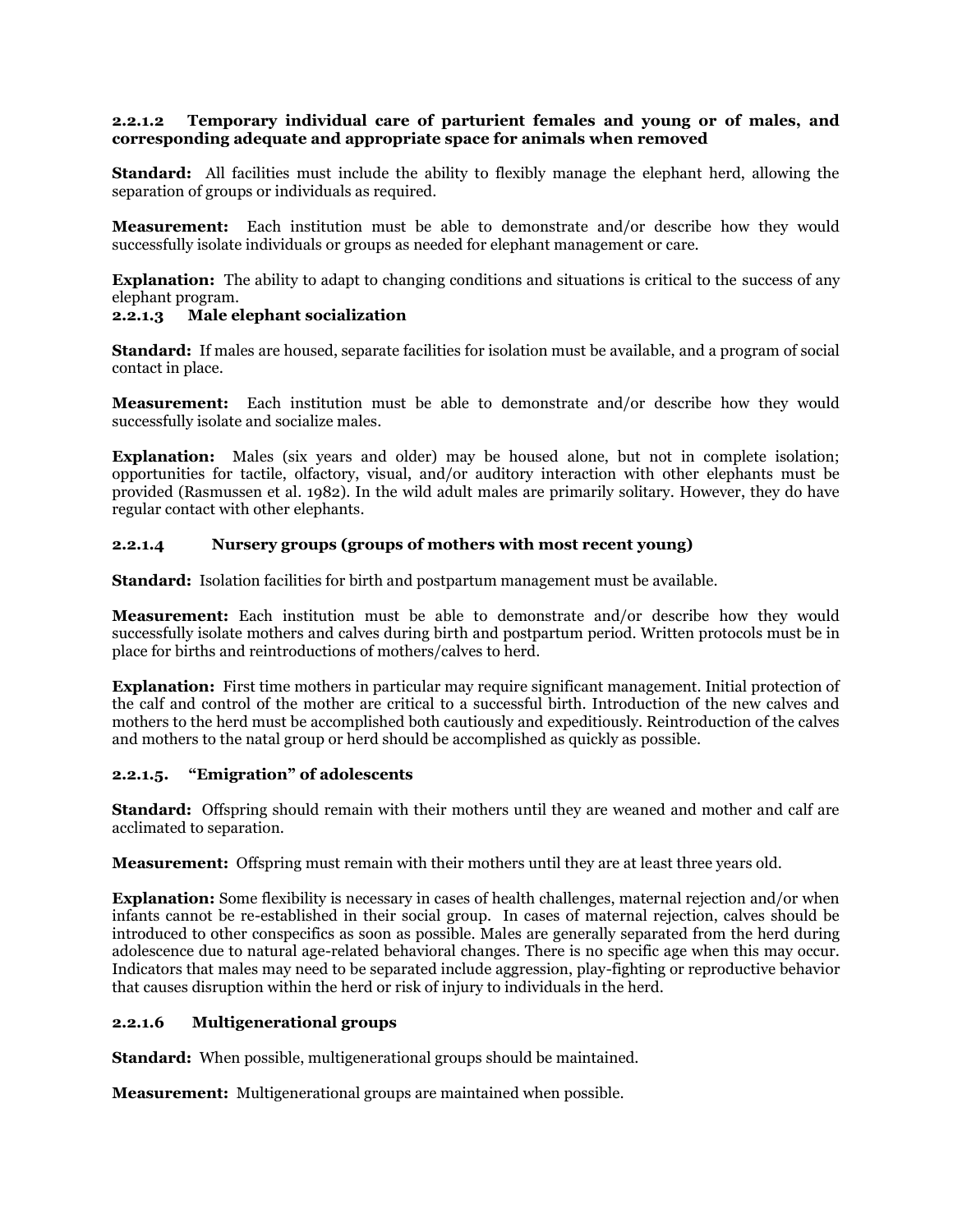**Explanation:** Multigenerational groups are a goal of the TAG/SSP breeding program. Much of the behavioral repertoire of elephants is learned, rather than innate. A multi-generational group allows the transfer of species-appropriate behaviors within a herd through experience and observational learning. **2.2.1.7 Groups deriving from cohorts** 

See 2.2.1.8

## **2.2.1.8 All male groups**

**Standard:** There are no standards for all male groups at this time. **Measurement:** Not applicable

**Explanation:** Guidelines for the creation and long-term management of all-male elephant groups will need to be developed as this may become increasingly more important with increased breeding success and the production of more male calves.

## **2.2.1.9 Daily and life stage variation in patterns of social affiliation**

**Standard:** A behavioral profile must be maintained for each individual elephant and updated annually.

**Measurement:** Protocols and profiles in place and up-to-date.

**Explanation:** Staff must be aware of each elephant's social compatibility and the dominance hierarchies of the herd. Institutions must have the ability to manage social compatibility as well as dominance and aggression among an elephant group. Institutions must have the ability to manage introductions and separations of elephants, including; a new female to an existing herd, females to males for breeding, calves to their mothers, and calves and mothers to the herd. Elephant enclosures must be designed to allow for separate and group housing during periods of social incompatibilities, without interfering with the normal movement of elephants in and out of enclosures.

## **2.2.2. Group Size**

## **2.2.2.1 Minimum and optimum group sizes**

See 2.2.1.1

## **2.2.2.2 Inter-individual distances required**

**Standard:** Facility must be designed, and resources provided, to allow for ample feeding, shade, water, and wallowing locations.

**Measurement:** Facility must have sufficient structures for all elephants to participate in all ranges of natural behaviors.

**Explanation:** Elephants are a social species and herds often perform activities together, such as feeding, drinking, walking, resting, and wallowing.

### **2.2.3. Conspecific groups, the need for/influence of adjacent groups, similar taxa, or territorial species**

More research is needed to develop guidelines for this section.

### **2.2.3.1 Key environmental elements for each species**

More research is needed to develop guidelines for this section.

### **2.2.3.2 Identify inter-specific inter-animal distances require**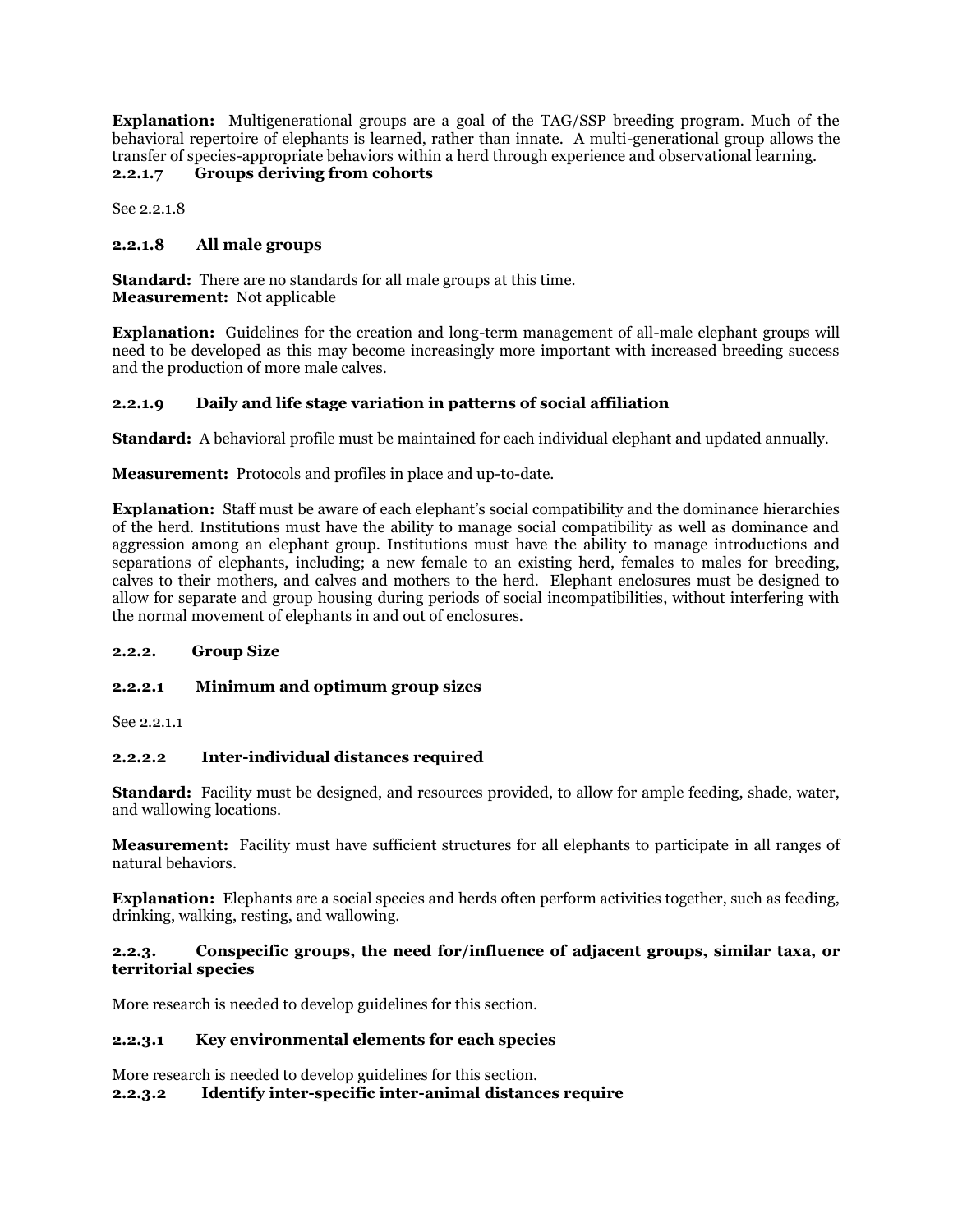More research is needed to develop guidelines for this section.

# **2.2.3.3 Address appropriateness of single-sexed groups**

More research is needed to develop guidelines for this section.

## **2.2.4 Introductions**

**Standard:** Institutions must have the ability to manage elephant introductions and separations.

**Measurement:** There must be appropriate facilities and protocols in place for all phases of elephant introductions.

**Explanation:** All institutions must have the staff and the appropriate facilities to be able to manage both elephant introductions and separations, including introductions/separations of a new female to a herd and, if the institution is a breeding facility, females to males for breeding, newborn calf to its mother, and calf and mother to the herd.

# **3. Health and Nutrition**

# **3.1 Diet - Standards for nutrient requirements for all life stages**

See 2.1.1.3, 2.1.1.4 and 2.1.1.5. Other resources include Food, the Elephant Husbandry and Resource Guide, Appendix 1, Nutrition Advisory Group Handbook, "Elephants: Nutrition and Dietary Husbandry" (Ullrey et al. 1997).

**Standard:** Elephant weights and/or body condition scores should be recorded three times a year. For Asian elephants, the Wemmer body condition index (BCI) can be used (see Appendix 2) and body condition index scores in the 6 to 10 range should be maintained. (See Appendix 2). Diet and/or exercise programs must be in place for elephants.

**Measurement:** Weight records and/or body condition scores should be reviewed. Diet and exercise programs modified as needed to maintain elephant physical well-being.

**Explanation:** Elephants may be outside the normal body condition score range and still be healthy. These individuals may not need to have specialized diet or exercise plans in place.

# **3.2 Influence of the following variables on dietary requirements**

# **3.2.1 Age (infant, juvenile, reproductive adult, senescent adult, etc.)**

See Appendix 1

**Explanation:** Obesity is a health concern for all animals, including elephants, and excessive weight gain should be avoided through proper diet and exercise. For infants, a normal growth rate should be 1 to 2 lbs per day over the first three years. Excess weight early and too rapid growth may cause long-term harm to the elephant's physical well-being. Significant exercise and limiting the high-energy supplements will help control weight gain in calves and elephants of all ages.

## **3.2.2 Body size**

See 3.1

## **3.2.3 Reproductive status**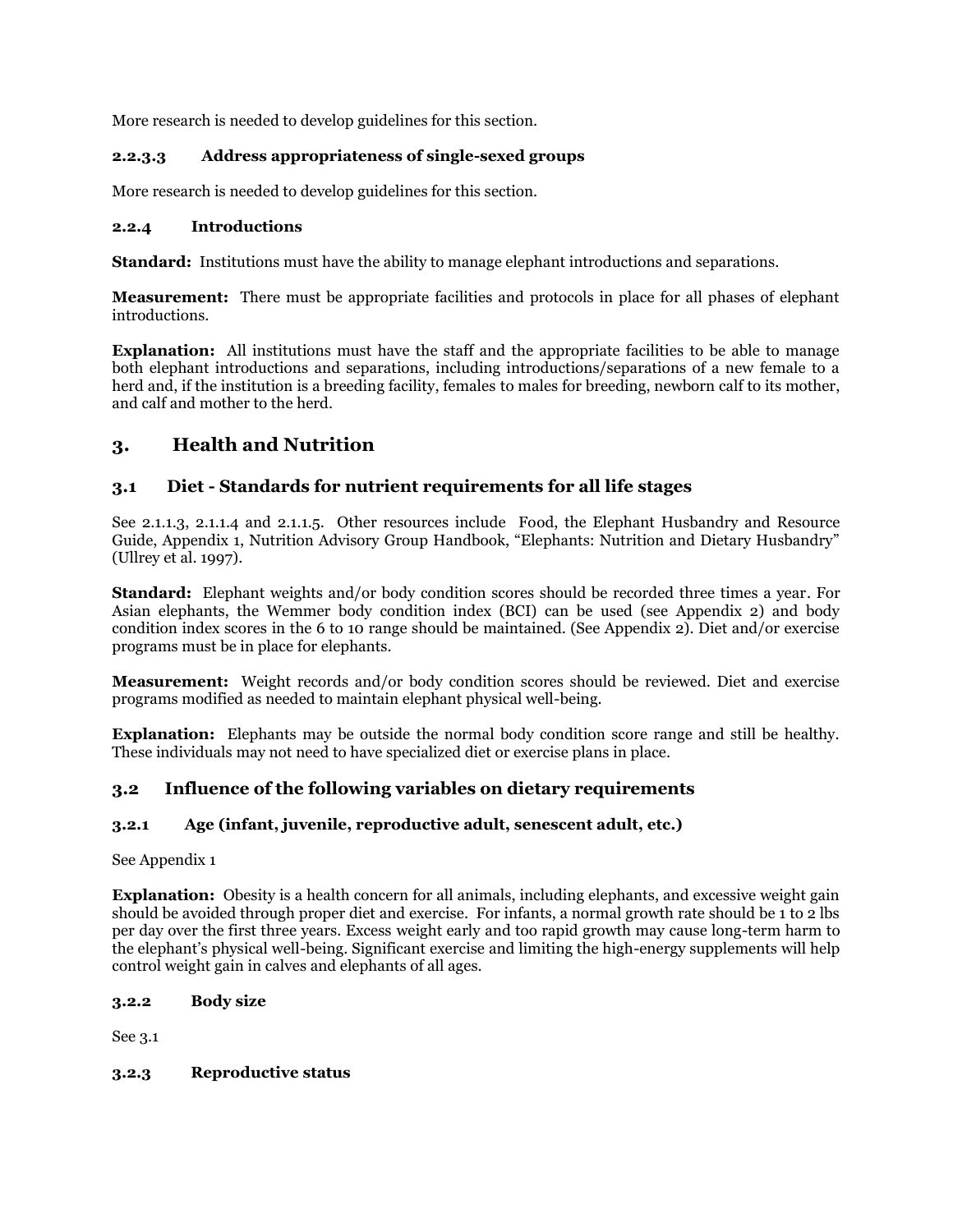**Standard:** Elephants' diets should be carefully monitored during pregnancy, and elephants should engage in a prenatal exercise program to control excessive weight gain during pregnancy.

**Measurement:** Weight records and/or body condition scores should be reviewed.

**Explanation:** Elephants should be prevented from significant weight gain during pregnancy.

### **3.2.4 Seasonal changes in ambient temperature**

Not a significant factor for elephants.

### **3.2.5 Seasonal changes in body condition**

Generally, not an issue with our elephant population.

### **3.2.6 Seasonal changes in nutritional requirements**

**Standard:** Elephants should be fed in accordance to the recommendations of the Elephant TAG/SSP Nutrition Advisor.

**Measurement:** Diet sheets and nutritional/intake records should be reviewed.

**Explanation:** If changes are made to diets as a result of seasonal availability of items, then care should be taken to implement changes gradually (over 1-2 weeks) to avoid digestive upsets (Ullrey et al. 1997).

### **3.2.7 Activity levels**

**Standard:** Activity levels should be sufficient to maintain the physical and psychological well-being of the elephant.

**Measurement:** Diet sheets, weight records, body condition scores, exercise protocols and nutritional/intake records should be reviewed.

**Explanation:** In the absence of scientific data to indicate the precise amount of activity needed to maintain good physical and psychological well-being of an elephant, activity levels, weight, BCI and diet composition should be frequently reviewed to maintain appropriate overall health parameters.

### **3.2.8 Health status**

**Standard:** Diets should be flexible and should be adaptable to a wide range of individual elephant needs and various health issues, while adhering to the recommendations of the Elephant TAG/SSP Nutrition Advisor.

**Measurement:** Diet sheets, weight records, health records and nutritional/intake records are reviewed.

**Explanation:** The elephant team must work closely with the veterinary and nutrition teams to balance medical and nutritional requirements with behavioral components and activity levels for each elephant.

### **3.2.9 Palatability, texture, processing, etc. that will encourage species-appropriate appetitive behaviors**

**Standard:** Every institution must have a browse program/protocol as a part of their elephant management program.

**Measurement:** Browse protocol and elephant health/dental records should be reviewed.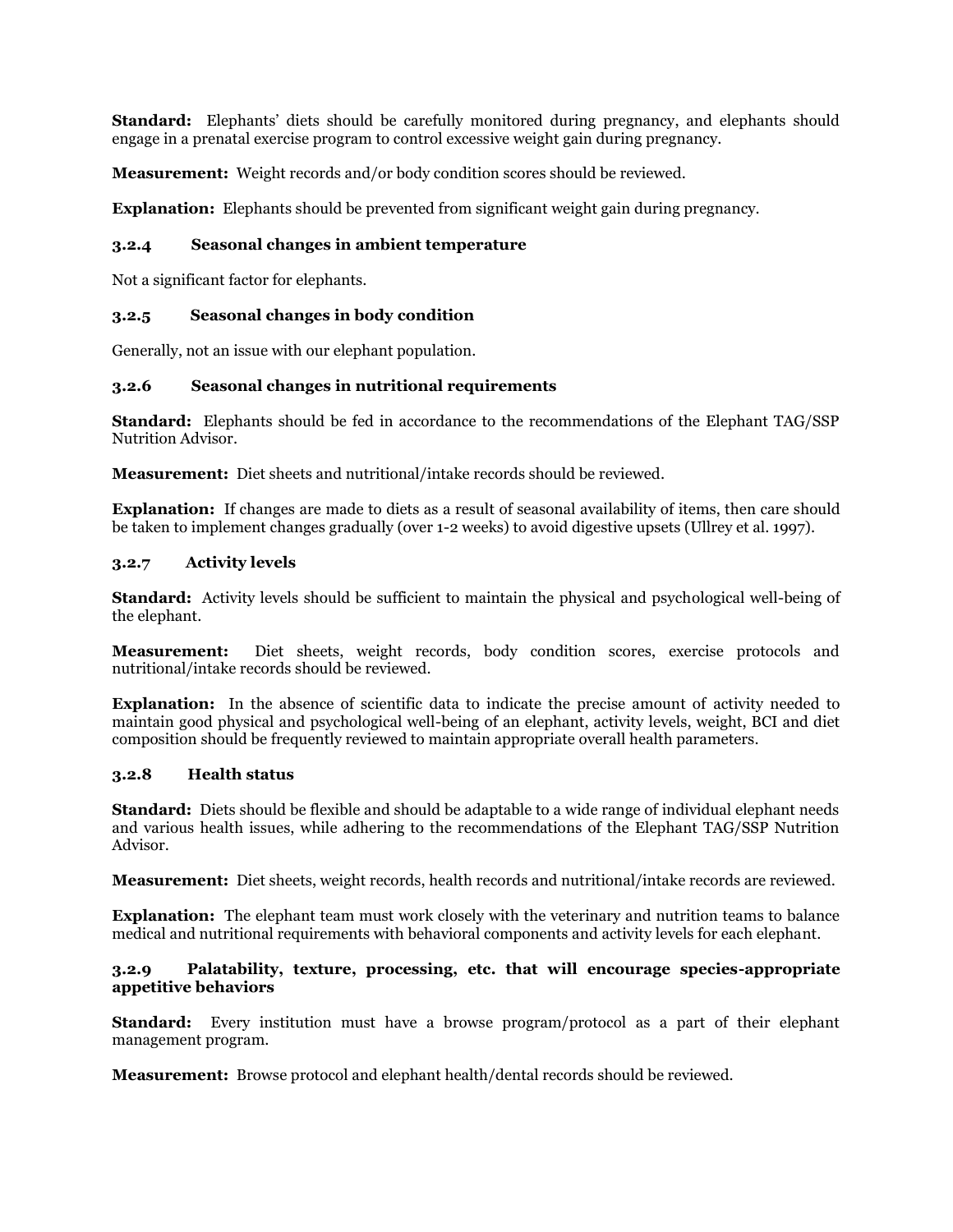**Explanation:** Elephants must be provided with browse material large enough to avoid molar impaction and rotation. Since elephant teeth migrate forward (not vertically), it is important that the right type of food is offered to promote dental health and allow for the natural progression of each molar.

# **3.3 Medical management**

**Standard:** A veterinarian with experience in large mammal medicine must be on call at all times to deal with routine elephant health evaluation and treatment and medical emergencies.

**Measurement:** Records of annual medical exams and other treatments must be on file. Copies of AZA Elephant TAG/SSP medical protocols should be on file and utilized at the institution.

**Explanation:** Guidelines for routine exams, quarantine, preshipment testing and necropsy are available from the AZA Elephant TAG/SSP Veterinary Advisor.

## **3.3.1 Quarantine and hospitalization**

**Standard:** Quarantine protocols, periods and parameters for elephants must be in place.

**Measurement:** AZA Elephant TAG/SSP protocols available along with institutional written protocols.

**Explanation:** Due to the size, strength, and social nature of elephants, it may be logistically difficult to maintain isolation from other animals during arrival and quarantine. The Recommended Preshipment Protocol for Elephants lists a comprehensive battery of tests to detect disease prior to shipment. It is important that the receiving institution work closely with the sending institution to ensure that all (or as many as possible) of the listed tests are conducted and results reviewed. Following the preshipment protocol may help compensate for some of the quarantine compromises that may be required. Regardless of preshipment test results, every attempt should be made to maintain some degree of physical separation from the resident elephants after arrival.

Current quarantine practices recommend a minimum 30-90 day quarantine period for most species found in zoos and aquaria. Social concerns, physical facility design, and availability of trained elephant staff may dictate a modified quarantine protocol. The final decision for specific quarantine protocols at each institution should be made by the veterinary staff in consultation with the elephant management staff. For additional information, refer to the Elephant Husbandry Resource Guide, AZA Quarantine Guidelines, and the AAZV Preventive Medicine Recommendations.

## **3.3.1.1 Problems arising from isolation of social taxa**

**Standard:** Every institution should have the ability to introduce, manage and maintain social groupings of elephants.

**Measurement:** Daily records of social groupings should be reviewed. Introduction protocols/records should be reviewed.

**Explanation:** As a highly social species, female elephants must be returned to their social group as soon as possible. Although interaction between elephant care staff and elephants can be beneficial, they are not a sufficient substitute for species-appropriate elephant-to-elephant interactions.

## **3.3.2 Preventive medicine (testing, vaccinations, parasite control, etc.)**

**Standard:** Each elephant must be given a thorough annual physical examination (Mikota et al. 1994). Elephant weights and/or body condition scores should be recorded three times a year.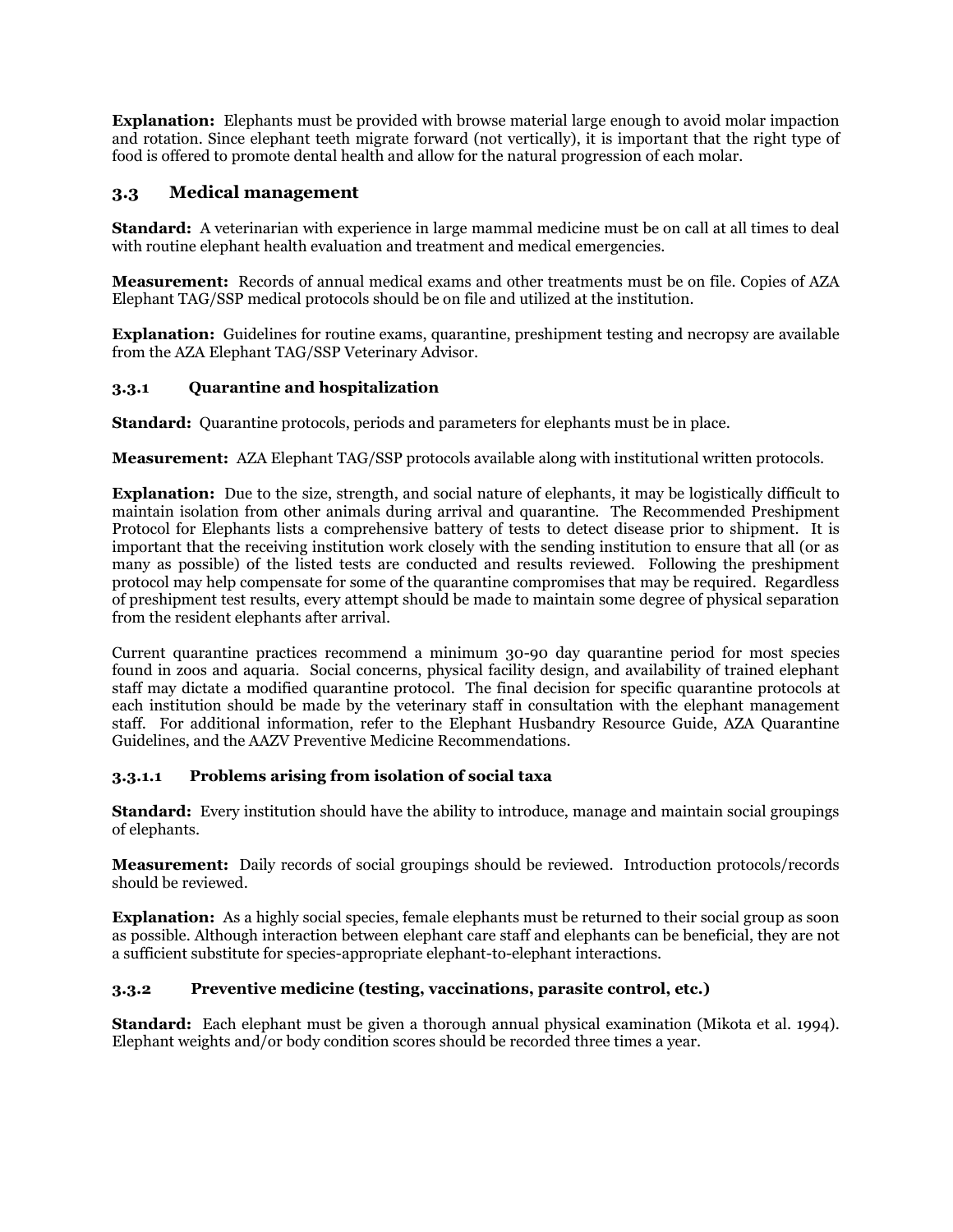**Measurement:** Written documentation of the exams and their results, the weights and/or the body condition scores taken at the time of each weight must be reviewed. Written protocols are in place for all preventative elephant medicine and AZA Elephant TAG/SSP guidelines available.

**Explanation:** Institutions must adhere to USDA Animal and Plant Health Inspection Service (APHIS) requirements for testing and treatment of tuberculosis. A veterinarian or trained veterinary technician must perform fecal examinations to look for parasites and other problems on a regular basis (Samuel et al., 2001). Results must be recorded. Body weights and/or body condition must be assessed and recorded at least three times a year, through actual weighing or through the use of standardized body measurement tables, photographs, or similar, previously validated techniques (e.g., Sreekumar and Nirmalan, 1990). These results must be reviewed after each measurement is taken. Regular vaccinations, as determined by the veterinary staff in concert with the Elephant TAG/SSP Veterinary Advisor, must be given. Annual vaccinations may include rabies and tetanus.

## **3.3.2.1. Daily care**

**Standard:** All elephants must be visually inspected and behaviorally assessed on a daily basis

**Measurement:** Daily records and reports must be reviewed.

**Explanation:** An assessment must be made and any unusual behavior (including instances of aggression), physical characteristics or activities should be immediately reported to the supervisor, and recorded in a daily log. Specifically, reports should include observations such as condition of urine and feces, eating and drinking patterns, administration of medications (if any), and general condition and behavior.

### **3.3.2.2 Foot care**

**Standard:** The elephants should be free of foot injuries or foot disease. Staff must be trained to provide foot care and the elephants must be trained to accept that care. Each elephant facility must have a written protocol for foot care. If foot injuries or foot disease are present, a current treatment regimen must be in place.

**Measurement:** Elephant feet are in good condition and need only periodic pad and nail trimming. Records and protocols on file and foot care and/or treatment protocols in place. Implementation of the protocols/treatment is evident in condition of the elephant's feet.

**Explanation:** An institution's foot care protocol should include daily cleaning and inspection of all elephants' feet. If foot injury or disease is present, evidence should be documented of the institution's review of the potential cause or causes of the foot injury or foot disease. Where causes are identified, changes made to address these causes must be documented. Taking baseline foot radiographs or thermographs of all adult elephants and keeping them on file is suggested. In some cases, it may be appropriate to annually monitor selected elephants (i.e., those that have a history of chronic foot problems).

### **3.3.2.3 Skin care**

**Standard:** Elephants must be trained to accept regular skin care and staff must be trained to provide that care.

**Measurement:** Each elephant facility must have a written protocol for routine skin care and show evidence of its implementation. These records and protocols should be reviewed.

**Explanation:** An elephant's skin must be thoroughly inspected on a daily basis and cared for as needed through bathing, removal of dead skin, and treatment of dry skin or other skin problems. The elephant's skin should be supple, free of dead skin buildup, not cracked or dry and free of folliculitis.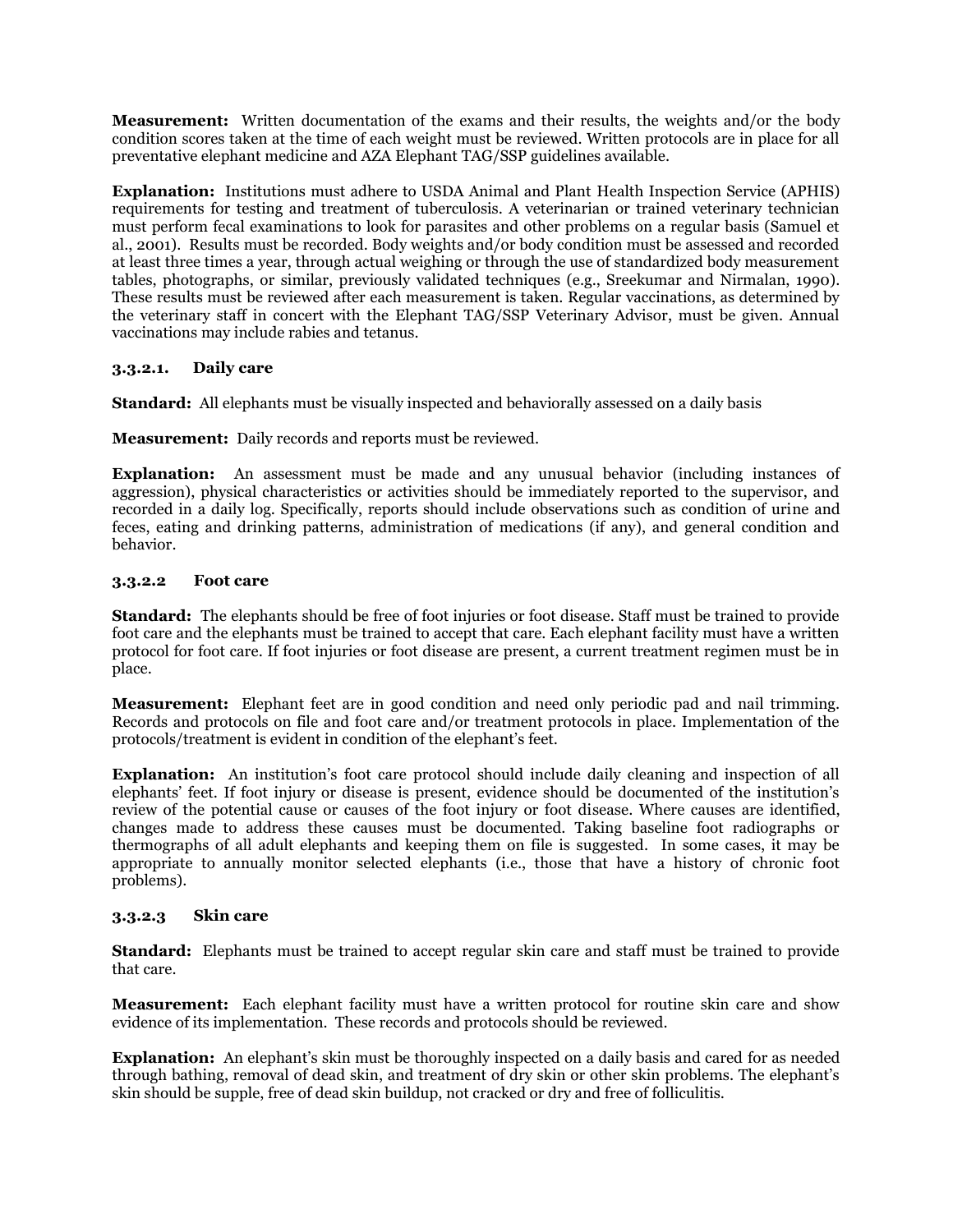### **3.3.2.4 Daily exercise**

**Standard:** An exercise program must be in place for the herd as a whole or for each individual elephant.

**Measurement:** Each elephant facility must have a written protocol for routine exercise and show evidence of its implementation. These records and protocols should be reviewed.

**Explanation:** Elephant weights and/or body condition scores should be recorded three times a year. For Asian elephants, the Wemmer body condition index (BCI) can be used (see Appendix 2) and body condition index scores in the 6 to 10 range should be maintained. Exercise protocols should be in place for maintaining good body condition and exercise should be increased for elephants over the optimal body condition score. True exercise levels required for elephants, measured in distances walked per day, are not known. Recent data collected from radio collared wild elephants indicates much shorter daily travel distances than previously reported. Current studies are in progress on distances traveled daily by elephants by several research groups and in several AZA institutions. The weight and/or the body condition score, combined with the absence of disease, foot and leg problems are the indicators that the amount of exercise is sufficient for the elephant on their specific diet in their specific situation. As with humans or any other species, overall health is a combination of factors, including exercise, diet and psychological factors.

## **3.3.2.5 Husbandry training**

**Standard:** All elephants must be trained to reliably present the behaviors listed on the AZA Standard Elephant Program Behavioral Components checklist. All elephants must be trained to permit a complete body exam daily and to allow successful completion of all necessary care and husbandry procedures.

**Measurement:** The AZA Standard Elephant Program Behavioral Components checklist should be completed by the institution annually, and maintained for review at accreditation.

**Explanation:** The key to keeping elephants healthy and treating them when they are sick relies on the ability to monitor, test and administer health care and treatment. Proactive training makes monitoring elephant health possible and makes diagnostic testing and therapeutic treatment in times of compromised health less stressful for the elephant and the elephant care team.

### **Checklist of AZA Standard Elephant Program Behavioral Components**

If individual elephants vary, please note the number of elephants that fall into each category.

| <b>BEHAVIOR</b>                                  | <b>NOT</b><br><b>TRAINED</b> | IN<br><b>TRAINING</b> | <b>COMPLETE</b><br>$\boldsymbol{\&}$<br><b>RELIABLE</b> |
|--------------------------------------------------|------------------------------|-----------------------|---------------------------------------------------------|
| Bathe / scrub skin                               |                              |                       |                                                         |
| Treat skin                                       |                              |                       |                                                         |
| Trim all feet                                    |                              |                       |                                                         |
| Eye exam                                         |                              |                       |                                                         |
| Ear exam                                         |                              |                       |                                                         |
| Mouth exam                                       |                              |                       |                                                         |
| Tooth exam                                       |                              |                       |                                                         |
| Tusk exam                                        |                              |                       |                                                         |
| Tusk trim                                        |                              |                       |                                                         |
| Blood collection (note frequency of collections) |                              |                       |                                                         |
| Urine collection                                 |                              |                       |                                                         |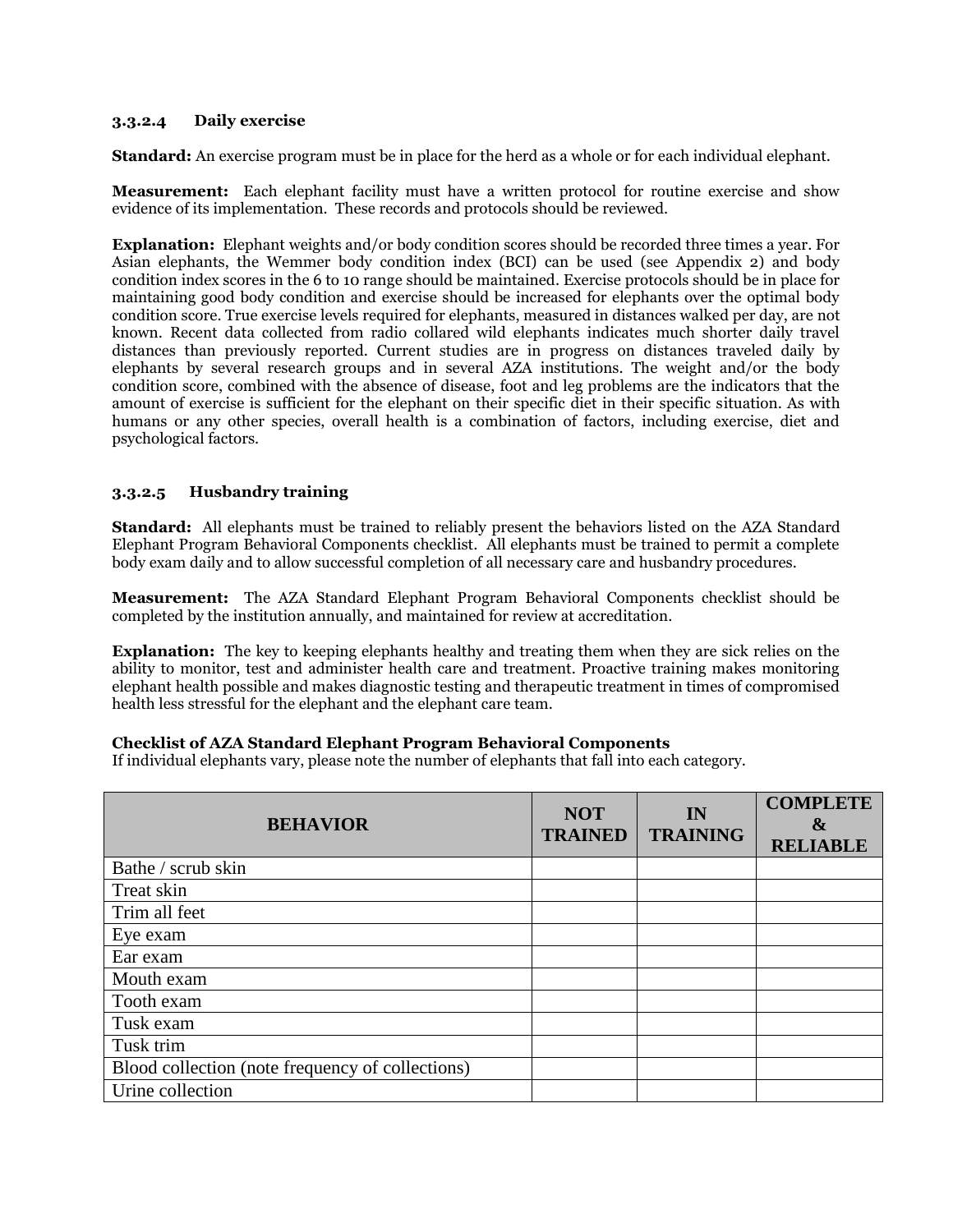| Vaginal exam                                         |  |  |
|------------------------------------------------------|--|--|
| Rectal palpation                                     |  |  |
| Enema                                                |  |  |
| Transrectal ultrasound                               |  |  |
| Accepts injections                                   |  |  |
| Accepts oral medications                             |  |  |
| Enters chute (remains inside with doors closed)      |  |  |
| Allows chute walls to move                           |  |  |
| Allows husbandry procedures to be performed by staff |  |  |
| Allows veterinary procedures to be performed by vet  |  |  |
| Trunk wash for TB testing                            |  |  |
| Foot x-ray                                           |  |  |
| Separation                                           |  |  |
| Leg restraint                                        |  |  |
| Reproductive assessment completed                    |  |  |

## **3.3.2.6 Elephant Restraint Devices (ERD)**

**Standard:** All elephant facilities should have an ERD. If a facility does not have an ERD, staff must demonstrate a method of restraint that allows necessary husbandry, veterinary, and reproductive procedures to occur in a safe and efficient manner for all elephants in their collection. Use of the ERD must not be weather dependent.

**Measurement:** ERD in place and functional. All elephants trained to use the ERD, or the institution demonstrates its protocols and ability to do ERD functions without the ERD.

**Explanation:** ERDs must effectively restrict the movement of an elephant while simultaneously allowing elephant care staff access to the elephant for veterinary procedures. ERDs must be able to comfortably contain an elephant for prolonged veterinary or husbandry procedures

### **3.3.2.7 Restraint**

**Standard:** All elephants must be trained to allow restraint using ERDs, rope, chain, or other materials of sufficient strength. Elephants must not be subjected to unnecessary prolonged restraint. Any planned restraint over two hours must be approved by the institution's administration, elephant management committee, and veterinarian. The institution's safety committee and/or the institutional animal welfare committee should be included in the decision making process. All new construction and major renovations must be designed in a manner that minimizes the regular need for tethering.

**Measurement:** Protocols in place for tethering guidelines are reviewed.

**Explanation:** Tethering is an acceptable method of temporary restraint for elephants. Prolonged tethering may be necessary for transport and for veterinary treatment. Elephants can be easily trained to accept tethering.

### **3.3.2.8 Immobilization**

**Standard:** Veterinary protocols must be established for potential immobilization of an elephant, either for standing or full sedation.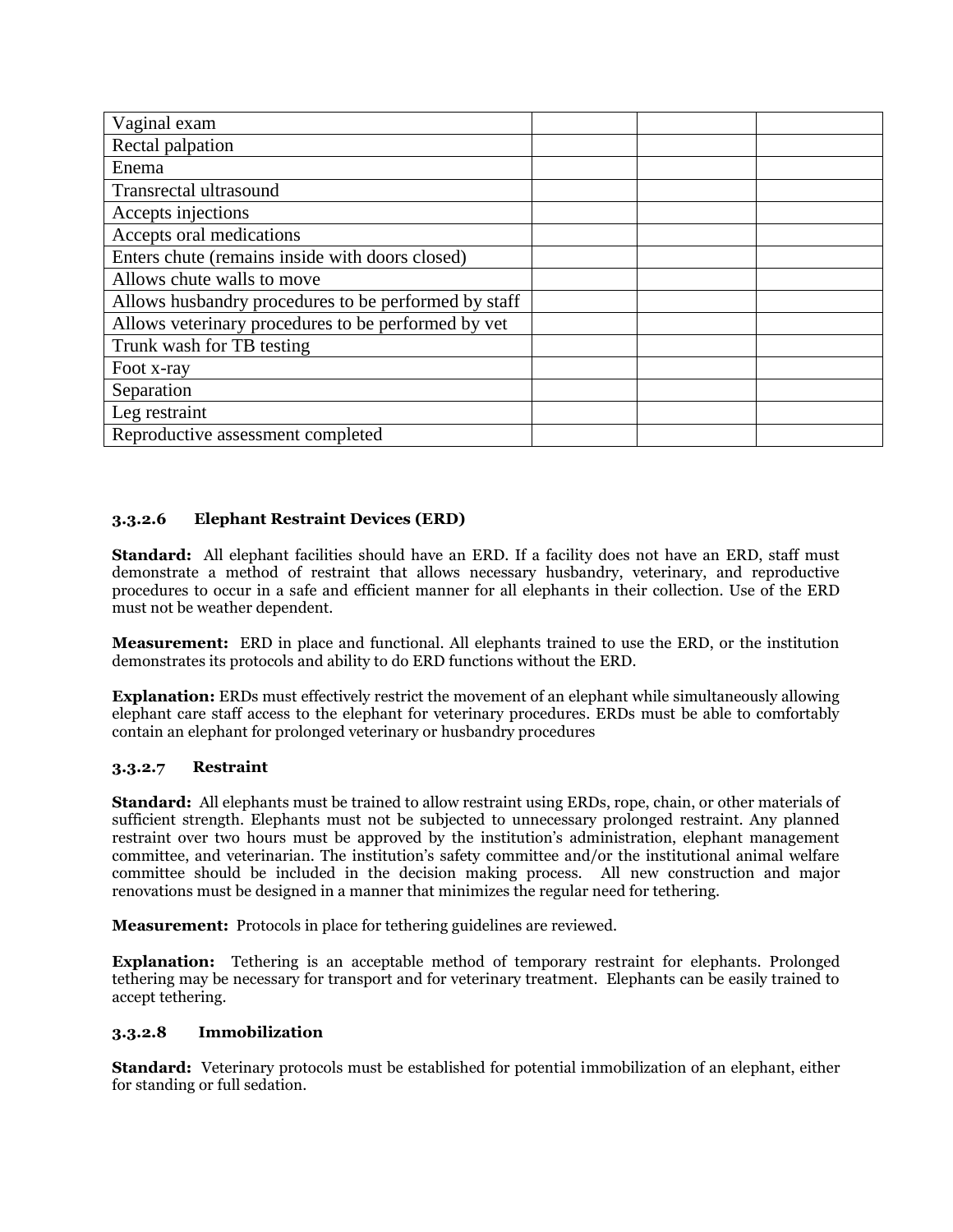**Measurement:** Veterinary immobilization protocols are reviewed.

**Explanation:** The Elephant TAG/SSP Veterinary Advisor can be consulted for the most current and effective sedation and immobilization techniques.

### **3.3.2.9 Management of neonates and geriatric animals**

**Standard:** Neonatal exam and hand-rearing protocols must be part of the written birth protocols. Management and treatment plans for each geriatric elephant should be developed by the elephant management team and veterinarian and revised regularly as the elephant ages.

**Beginning January 1, 2013**, institutions must use the standardized annual reporting process to report all elephant births and mortalities and provide a description of the specific practices and protocols used during each event (See 5.4).

**Measurement:** Birth protocol is reviewed, including plans for neonatal exam and hand-rearing. Geriatric management and treatment plan is reviewed. After January 1, 2013, annual reports of births and mortalities are reviewed.

**Explanation:** Specific treatment for geriatric elephants will be developed with coordination of the veterinary and management teams. There are no current specific standards. The Elephant Husbandry Resource Guide includes a chapter on hand-rearing and can be a useful resource in the development of a facilities hand-rearing protocol.

### **3.3.2.10 Management during pregnancy**

**Standard:** Pregnant elephants must have a written diet and exercise program to prevent excessive weight gain during pregnancy.

**Measurement:** Birth protocol is reviewed, including plan for exercise and diet management during pregnancy.

**Explanation:** An elephant that is overweight at time of parturition significantly increases the risk of dystocia and other parturition complications. Elephants in good body condition should gain no more than 5% of their body weight during pregnancy.

Nulliparous females over age 24 years have had limited success delivering calves and have experienced dystocias and retained fetuses. Institutions should take all factors into account and research the potential challenges and options available when considering breeding elephants in this reproductive class.

# **3.4 Reproduction**

### **3.4.1 Seasonal changes in physiology and behavior associated with reproduction and management implications of such changes.**

**Standard:** Each male and female elephant of potential reproductive age must have an initial reproductive assessment and follow-up assessments on a regular basis by transrectal ultrasound, and all female elephants of potential reproductive age must have their progesterone cycle monitored to verify current reproductive status and assess overall reproductive health.

**Measurement:** Samples for reproductive assessment for females taken and analyzed at least annually. Semen samples collected from bulls regularly (annually where practical) document current viability. AZA Elephant TAG/SSP recommendations followed.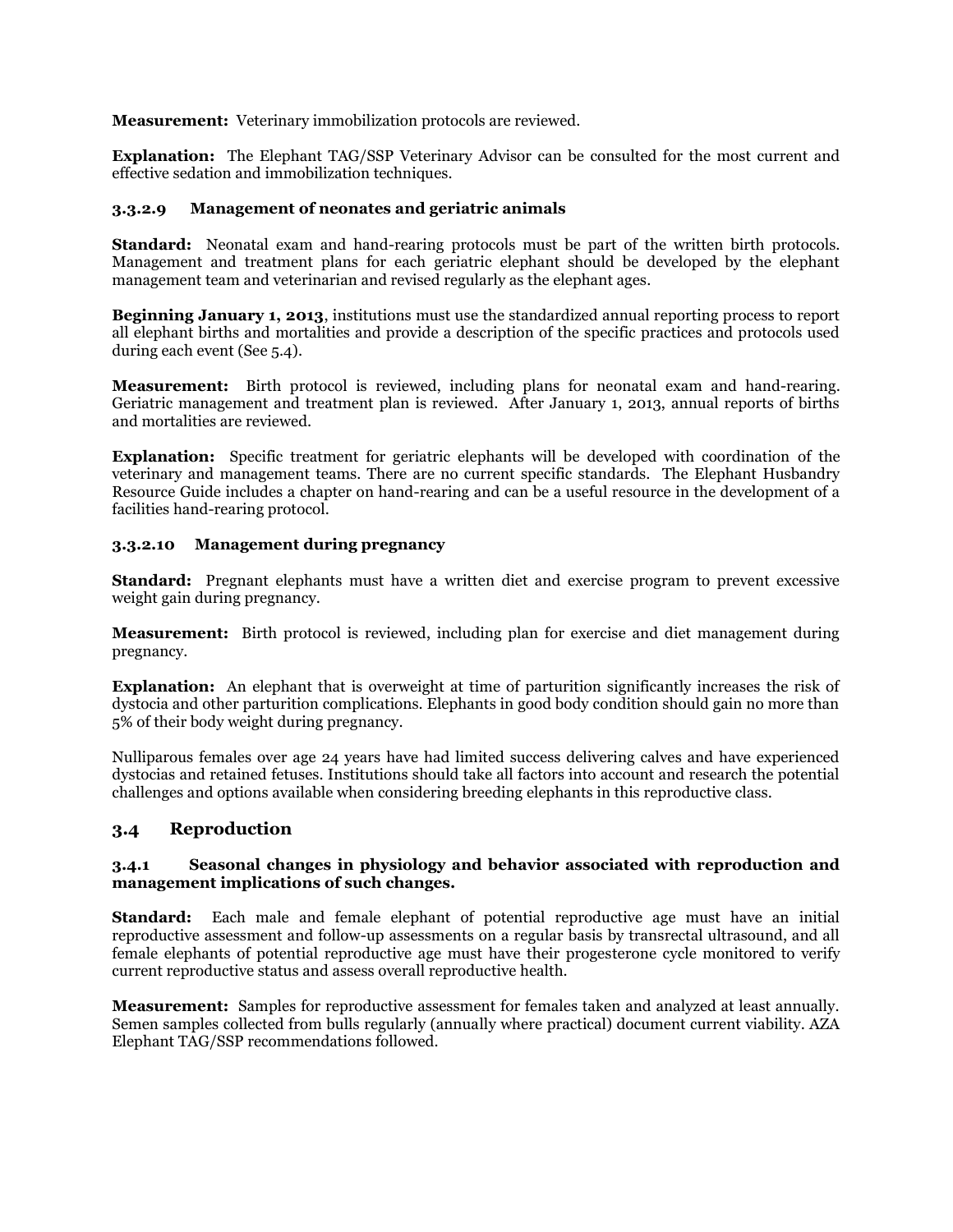**Explanation:** Exceptions for reproductive assessment include elephants with known reproductive problems, actively breeding elephants, or those with documented medical/behavioral conditions that preclude them from breeding.

### **3.4.2 Facilities for parturition and management of females during parturition and calf introductions**

**Standard:** Breeding facilities must have a birth protocol in place, which provides for care of the mother during pregnancy and parturition and safety of the calf immediately after birth.

**Measurement:** Birth protocol is reviewed.

**Explanation:** In order to avoid incidents of calf injury or unsuccessful births due to lack of a plan or lack of preparedness, a detailed birth protocol must be written for all pregnant elephants. For first time mothers, this protocol must include the ability to restrain the mother and retrieve the calf at parturition if necessary. The protocol must include methods of care of the mother in case of birth complications requiring veterinary intervention. There are several excellent birth protocols available from successful breeding institutions. The Elephant Husbandry Resource Guide can be a useful resource for developing the institutional birth protocol.

## **3.4.3 Hand-rearing and reintroduction protocols**

**Standard:** Written hand-rearing and reintroduction management plans should be included as a part of the birth protocol.

**Measurement:** Birth protocol is reviewed, including plans for hand-rearing and reintroduction management.

**Explanation:** Protocols must be in place and supplies on hand well in advance (at least 30 days) of earliest expected parturition date in case hand-rearing is necessary. Every attempt should be made to reunite an elephant calf with its mother as soon as possible following birth.

### **3.4.4 Recommended means and duration of contraception**

**Standard:** There are no standards for contraception with elephants at this time.

**Measurement:** Not applicable.

**Explanation:** Currently, there is not a need for contraception with either African or Asian elephants in human care. Contraception information is available on-line at the AZA Wildlife Contraception Center's web site at [www.stlzoo.org/contraception.](http://www.stlzoo.org/contraception)

## **4. Behavior management**

**Standard:** All institutions must have an elephant training program in place which allows elephant care providers and veterinarians the ability to accomplish all necessary elephant care and management procedures. A training program must be consistent with the industry standard to assure interinstitutional consistency.

**Measurement:** Review training and health records and observe elephant/staff interactions to determine if elephant training program is successful and that elephant care needs are being successfully met.

**Explanation:** Elephant training terminology and descriptions of specific behaviors are outlined in the PEM course curriculum. The PEM-recommended list of commands and their corresponding behaviors are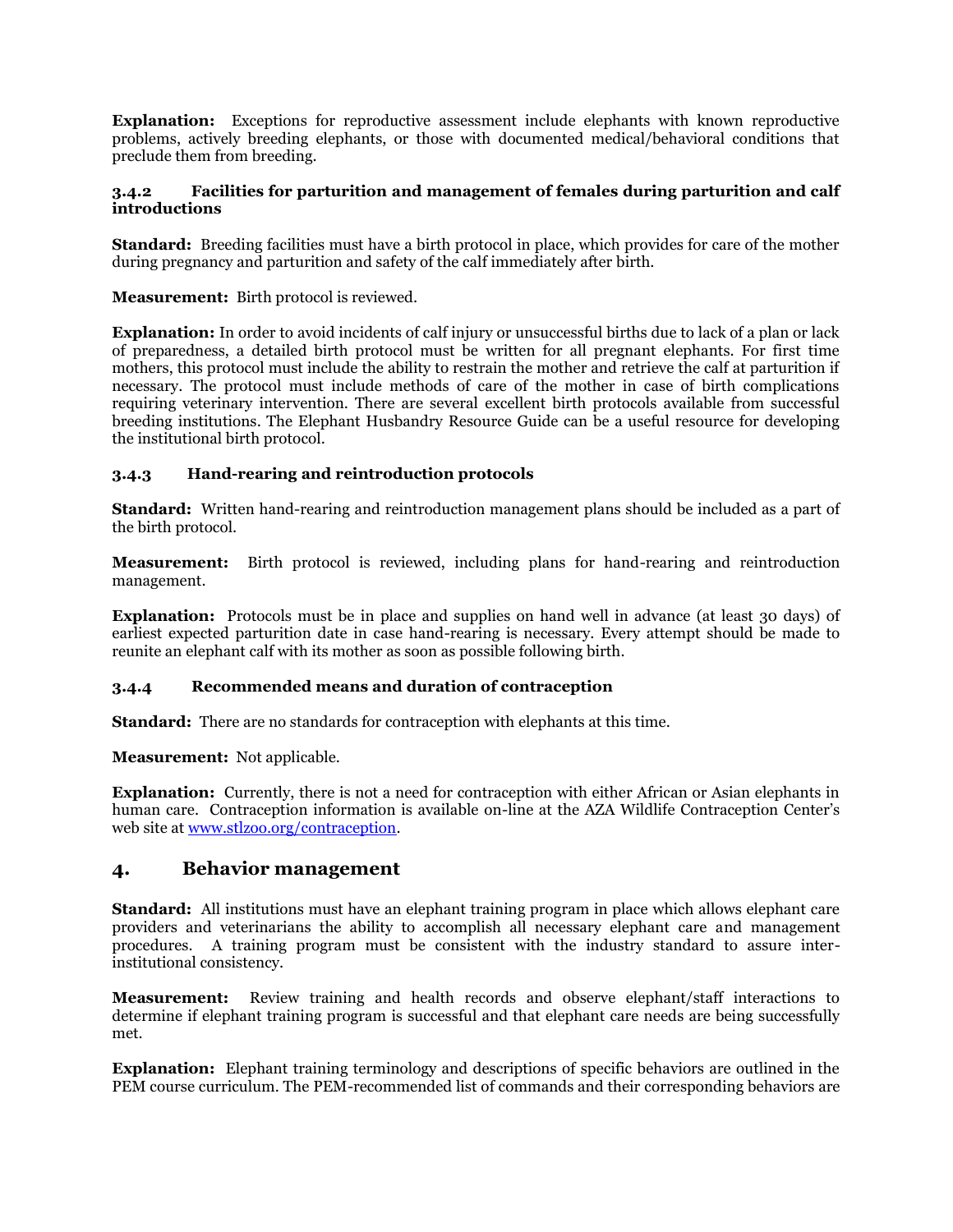ones that every elephant and elephant keeper must know so that basic husbandry and veterinary practices can be accomplished.

## **4.1 Daily behavioral assessment (Standard applicable beginning January 1, 2013)**

**Standard:** A daily behavioral assessment will be conducted for each elephant and all unusual behavior or any instances of aggression should be documented in the daily report and/or in an incident report form, if appropriate.

**Measurement:** Daily records and reports are reviewed.

**Explanation:** A daily assessment should be made and any unusual behavior (including instances of aggression) should be immediately reported to the supervisor, and recorded in a daily log.

**By September 1, 2012**, the Elephant TAG/SSP will provide guidance to institutions on elephant aggression in the form of a widely applicable scale/index so that there is consistent understanding regarding implementation of this Standard.

## **4.2 Successful methodologies for managing elephants**

### **4.2.1 Training methods**

**Standard:** All institutions must have an elephant training program in place which allows elephant care providers and veterinarians the ability to accomplish all necessary elephant care and management procedures. Each institution will adopt and implement an institutional training methodology that promotes the safest environment for elephant care professionals and visitors and ensures high quality care and management of the elephants for routine husbandry, medical management, physical well-being and overall elephant welfare. By 1 September 2013, institutions must train their elephant care professionals to manage and care for elephants with barriers and/or restraints in place that provide employee safety.

**Measurement:** Institutions must be able to demonstrate that all AZA Standards for Elephant Management and Care are met. **By 1 September 2013**, institutions must demonstrate that elephant care professionals are trained to manage and care for elephants with barriers and/or restraints in place.

**Explanation:** Appropriate elephant training may employ several training aids or tools. If properly executed training procedures are ineffective in eliminating aggressive or inappropriate behavior in a given elephant, institutions should consider other alternatives, including bringing in a consultant and/or transferring to a facility with more experienced staff or a different management system.

### **4.2.2 Elephant management policy**

**Standard:** Each AZA member institution and related facility that holds elephants must have a written elephant management policy. This policy must be consistent with AZA standards for elephant management and care, and must support the Board mandate that **as soon as possible and no later than September 1, 2014**, elephant care providers at AZA facilities with elephants shall not share the same unrestricted space with elephants, except in certain, well-defined circumstances (outlined in d. below).

An institution's elephant management policy must, at minimum, include a description of the following key components.

- a) Elephant management program's missions and goals.
- b) Elephant management policies, including guidelines for handling, training, and transport.
- c) Plan to separate elephants from each other, safely manage elephants that are aggressive towards other elephants, safely move elephants from one location to another, and safely manage elephants that are aggressive toward humans.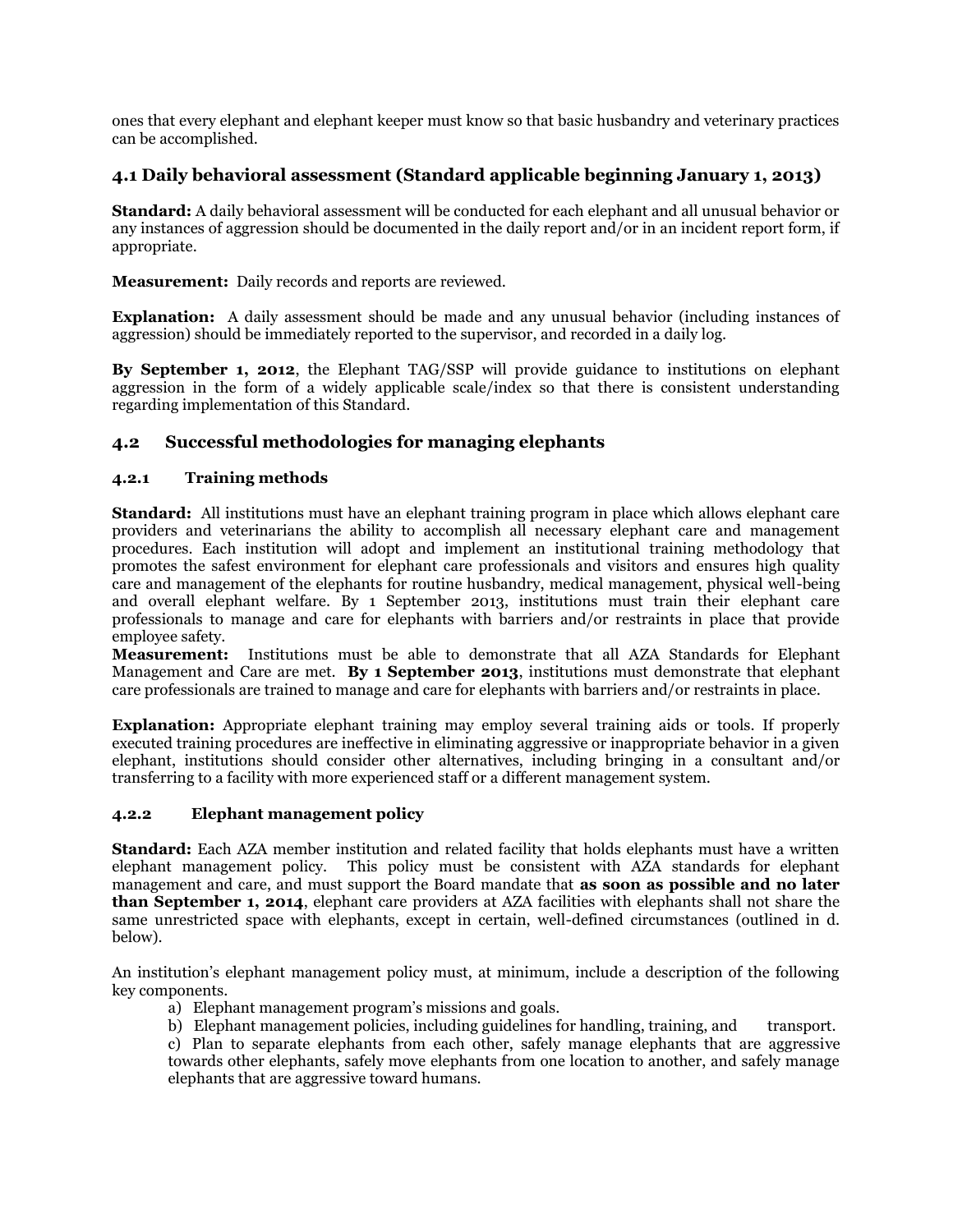d) Clear protocols for frequency and duration when elephant care professionals and elephants may share the same unrestricted space for the specific purposes of required\* health and welfare procedures, transport, research, active breeding and calf management programs, and medical treatments and testing. \*The word "required" is intended, first, to allow for a degree of flexibility, recognizing the wide array of conditions that occur in managing animals and, second, to indicate that a decision to engage in any specific exceptions should involve more than a single individual and must be approved by the facility director.

e) Staff management policies, including guidelines for keeper safety.

f) Individual elephant profiles and incident reports for all cases in which elephants show aggression toward keepers or the public, regardless if any injury actually resulted.

g) Emergency response protocols. Institutions must be able to demonstrate readiness to respond to an emergency situation, such as a keeper injury, an elephant escape, or to natural disasters.

- h) Written protocol for routine foot care and evidence of its implementation
- i) Written environmental enrichment plan and evidence of its implementation
- j) Written exercise plan and evidence of its implementation

**Measurement:** An updated institutional Elephant Management Policy exists and all records and annual reports pertaining to elephant care and or management are reviewed.

**Explanation:** This policy should be developed with input from many parties, including elephant keepers, managers, curators, veterinarians, safety experts and directors. It should follow a thoughtful process taking into account the animals, staff and facility.

### **4.3 Procedures successful in facilitating introductions, including separation of individuals from group, stationing, tolerance while feeding, cooperative feeding, "howdy" units, visitation gates, etc.**

**Standard:** Protocols must be in place for safe and effective introductions and control of potential social issues.

**Measurement:** Institution must be able to demonstrate their ability to introduce and separate elephants.

**Explanation:** Gradual introductions generally follow a pattern of increasing familiarity as follows: olfactory and auditory contact, visual contact at a distance, close proximity visual contact, tactile contact over or through a barrier that allows for either individual or group to move at choice out of tactile contact range, and finally full unfettered introduction. Each phase should be observed and evaluated before moving to the next introductory phase. When doing full introductions, it is important to maintain the ability to intervene in any aggressive escalation and be able to either provide sufficient open or barrier enhanced space for one elephant to avoid another, or multiple gates to facilitate safe separation of the elephants. It should be cautioned that some elephants are able to very rapidly move through the introductory stages and may become frustrated or increasingly aggressive if the introduction moves too slowly. Hence, continual behavioral assessment of the introduction is important.

### **4.4 Enrichment programs**

**Standard:** All institutions must have a written environmental enrichment plan for their elephants and show evidence of implementation (See 1.4.6).

**Measurement:** Enrichment plan and records of daily enrichment activities should be reviewed.

**Explanation:** An effective enrichment program should promote species-appropriate behaviors. Two useful resources on enrichment programs for elephants include the Elephant Husbandry Resource Guide and [www.animalenrichment.org.](http://www.animalenrichment.org/)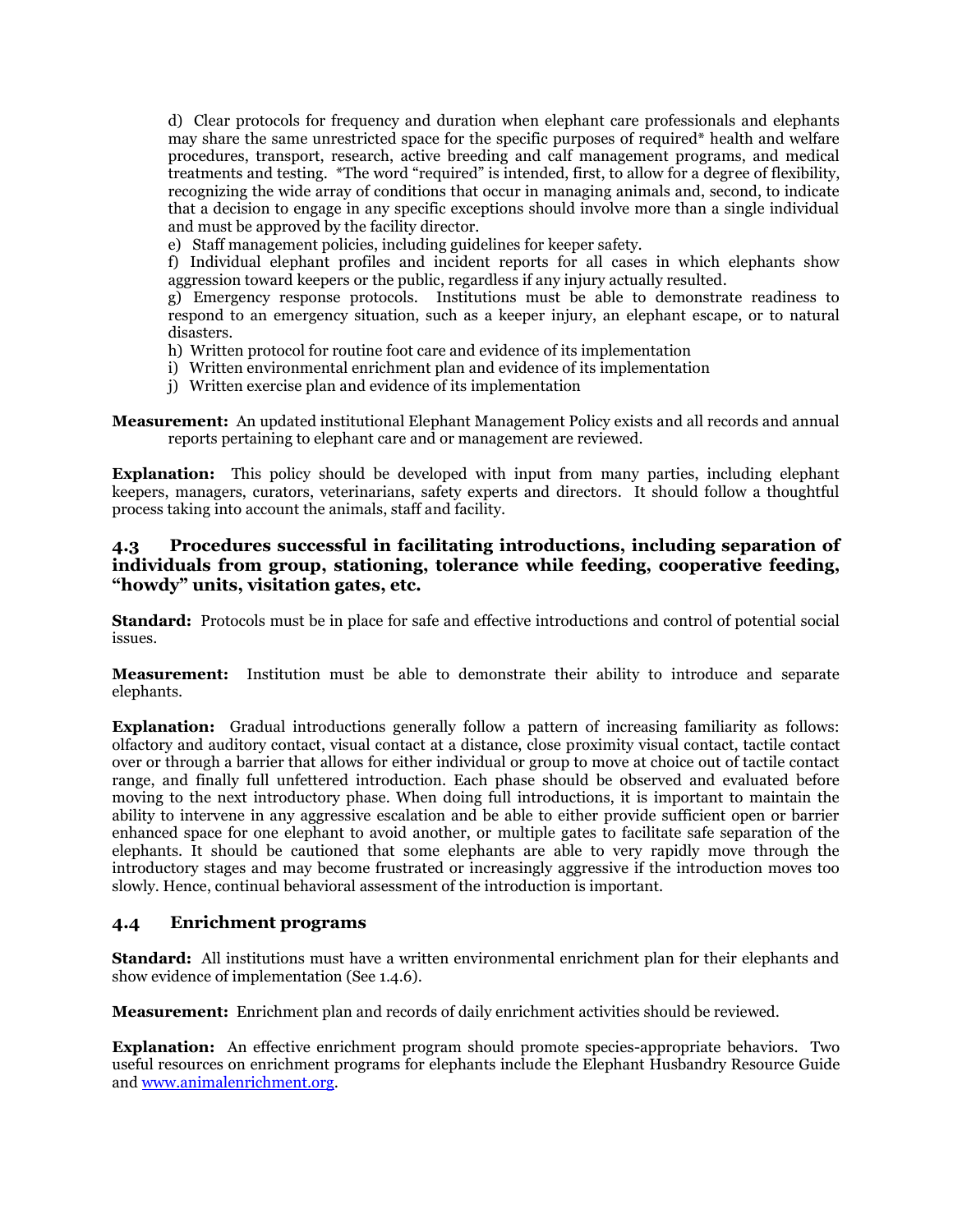# **5**. **Management Structure, Safety and Program Assessment**

# **5.1 Management structure, technical skills and competencies**

**Standard:** Each institution must demonstrate a management structure which provides (1) staff training; (2) program development and maintenance; and (3) communication with others about the elephant program. The elephant program's manager(s) and keepers must demonstrate knowledge about all emergency protocols and continually improve elephant management techniques as the industry standards evolve. Overall responsibility for the program must be clearly defined.

**By November 2017**, all elephant care professionals, managers and directors must complete PEM.

**By November 2017**, all elephant managers must complete the facilities-based PEM-II course.

**Measurement:** Institutional elephant management responsibility is clearly defined and understood by elephant manager(s) and keepers. By November 2017, all elephant care professionals, managers and directors have attended PEM I and are knowledgeable in institutional safety and elephant care protocols. By November 2017, all elephant manager(s) have attended PEM II.

**Explanation:** Most institutions typically assign one person to be the Elephant Manager, however, some institutions have more than one person sharing the duties described above.

# **5.1.1 Keeper safety proficiency (Standard applicable beginning June 1, 2013)**

**Standard:** Each institution must implement the standardized methods and protocols to evaluate and maintain records of each elephant care professional's safety-proficiency, in a manner that integrates his/her experience level with the specific behavior profiles of the elephants in his/her care.

**Measurement:** Written evaluations of each elephant care professional's safety-proficiency exist and are up to date.

**Explanation:** An elephant keeper training and safety proficiency program should include regular checkins with the elephant manager(s) and should assess the progress of all employees in safely handling the elephants at his or her facility.

# **5.2 Animal and keeper safety**

**Standard:** A minimum of two qualified elephant keepers must be present within visual and auditory contact during any contact with elephants (any time a keeper is within trunk's reach of an elephant).

**Measurement:** Related keeper injuries should be reported annually (See 5.4).

**Explanation:** A qualified elephant keeper is a person the institution acknowledges as a trained, responsible individual, capable of and specifically experienced in the training and care of elephants.

## **5.2.1 Elephant aggression**

**Standard:** Any elephant that displays aggression towards an elephant care provider(s) must be immediately documented and evaluated by the elephant management team and, as soon as possible, should be managed with barriers or restraints in place between the elephant and that care provider(s).

**Measurement:** Daily reports and incident reports should be reviewed. **By January 1, 2013**, daily behavioral assessments should be available and should be reviewed.

**Explanation:** AZA is committed to maximizing the safety of elephant care staff while continuing to advance the care and welfare of the elephants. Individual elephants occasionally display aggression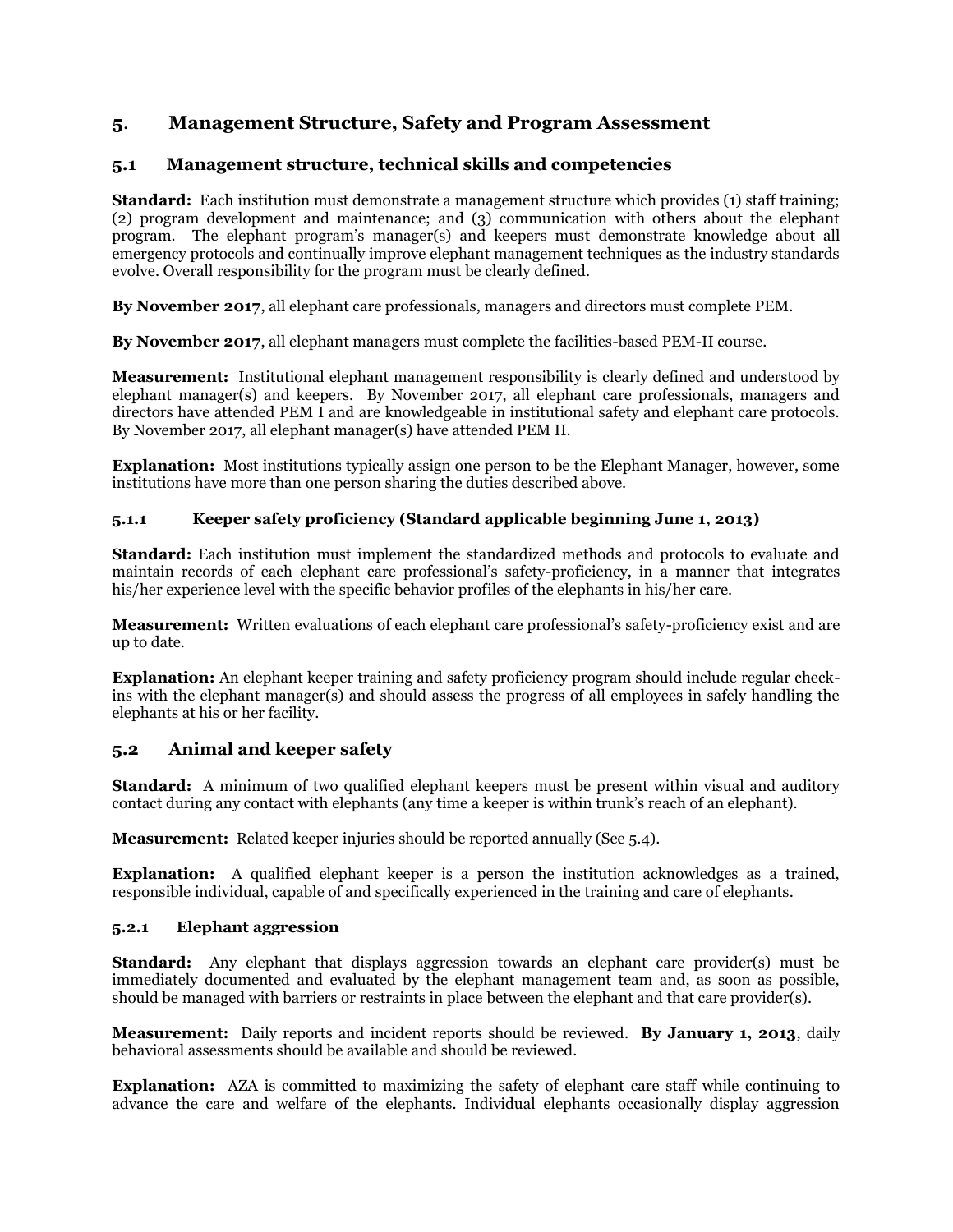toward a particular keeper which may warrant managing with barriers or restraints in place when that particular keeper is present. If properly executed training procedures are ineffective in eliminating aggressive or inappropriate behavior in a given elephant, institutions should consider other alternatives, including bringing in a consultant and/or transferring to a facility with more experienced staff or a different management system.

# **5.3 Visitor safety and acceptable forms of human/animal interaction**

**Standard:** Elephant enclosures must be designed to ensure that no physical contact is possible between the visitors and the elephants that is not directly supervised and under the control of trained elephant staff.

**Measurement:** No incidents of visitor injury or inappropriate contact with elephants.

**Explanation:** All elephant/human interaction must be supervised by institutionally qualified elephant staff. Where elephant rides are done, or elephants are walked in public areas or outside their normal exhibit containment, protocols, assessments and reviews must be documented to ensure staff and public safety.

## **5.4 Program assessment**

**Standard:** Each institution must perform an annual review of its overall elephant management program, including any elephant related injuries or safety incidents, elephant management policies and procedures, elephant containment parameters and structures, staff performance and program goals.

**Beginning January 1, 2013, Standard 5.4 will change to read:** Each institution must perform an annual review of its overall elephant management program including:

- The circumstances under which elephant care professionals share unrestricted space with elephants versus when barriers and/or restraints are in place.
- The number of workplace injuries or fatalities, if any, that occurred in the care and management of elephants and the specific conditions under which each occurred.
- The number of elephant births and mortalities and a description of the specific practices and protocols used during each event.
- Elephant management policies, procedures and protocols
- Elephant containment parameters and structures
- Staff performance and program goals

**Measurement:** Written report of the annual program assessment with recommendations for actions to be taken where appropriate. After January 1, 2013, this report shall be submitted to the Accreditation Commission, the AZA Elephant TAG/SSP and the AZA Staff.

**Explanation:** Elephant management continues to evolve as new information, knowledge and technologies become available. An annual review of the entire program will assist in identifying areas of unwanted change, assessing programs strengths and needs, and developing action plans to meet the goals of the program.

# **6. Conservation, Education, and Research**

# **6.1 Conservation and research activities**

**Standard:** AZA Zoos should contribute to in situ and ex situ conservation and research efforts.

**Measurement:** Records of participation in situ and ex situ conservation and research efforts should be reviewed.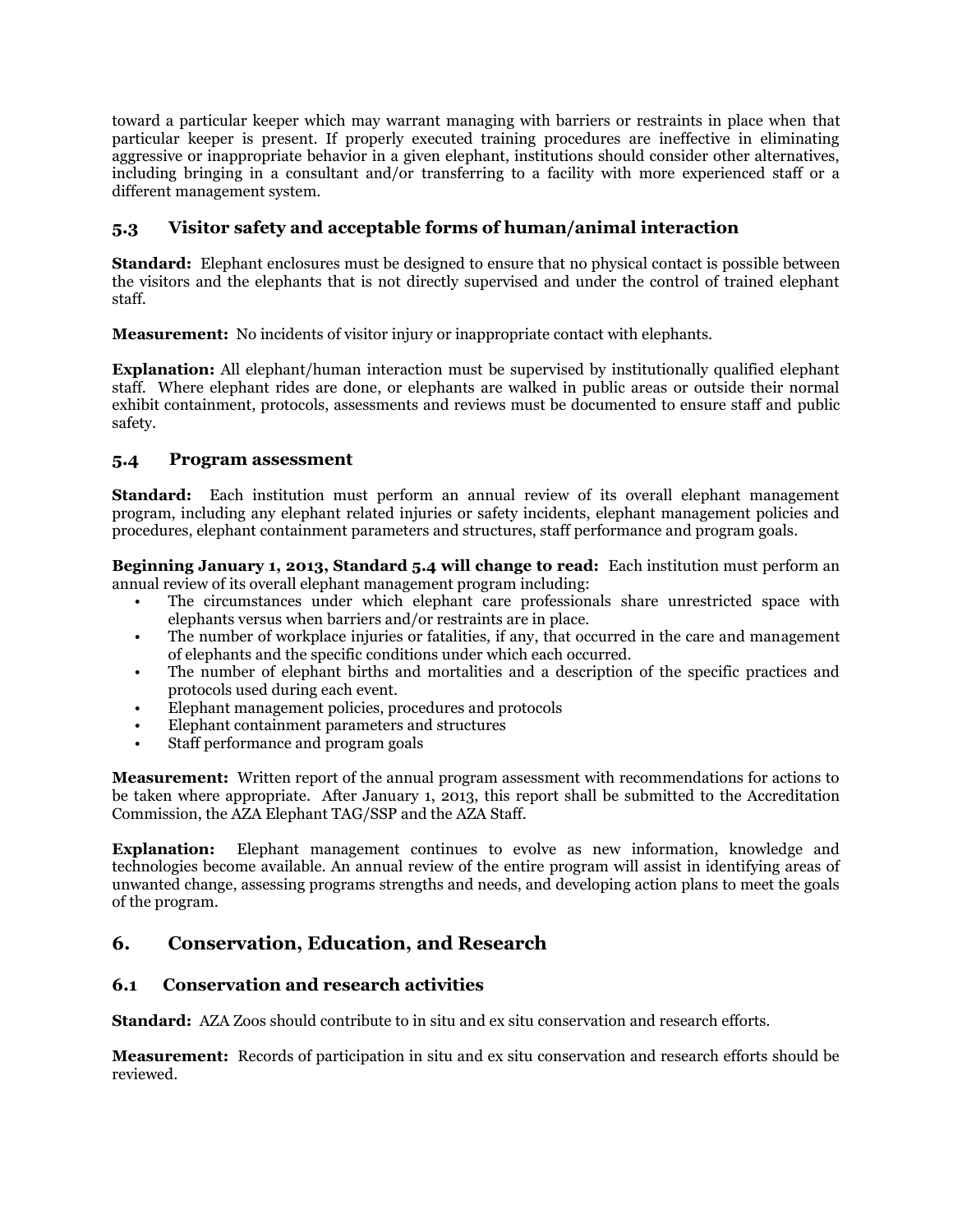**Explanation:** AZA zoos that currently exhibit or desire to exhibit elephants should make every effort to maintain elephants in their collections so that they can contribute to conservation through public education, scientific research, and the support of field conservation. Elephants are an important flagship species and the cornerstone of many members' African and Asian exhibit areas. (Board of Directors 3/21/00). Every institution should contribute in some way to in situ conservation of elephants and their habitats (EMA 1999, Hutchins and Smith, 2000). AZA members are strongly encouraged to provide financial, personnel, logistical, and other support for priority research and conservation initiatives listed in the AZA Elephant TAG/SSP Strategic Plan. Every institution should contribute in some way to elephant research activities (Keele and Dimeo-Ediger 1997, EMA 1999, Hutchins and Smith, 2000). Involvement in one or more of the following disciplines is strongly recommended: behavior, cognition, reproduction, communication, enrichment, health (disease/pathology, nutrition), and education.

## **6.2 Education programs**

**Standard:** Every institution should institute a program to educate zoo visitors about elephant and elephant conservation issues (EMA 1999, Hutchins and Smith, 2000).

**Measurement:** Records of elephant education program should be reviewed.

**Explanation:** Assistance is available from the Elephant TAG/SSP Education Advisor. Every institution should have up-to-date educational graphics and/or information about elephants on display to the public.

## **7. Cooperative management**

**Standard:** All acquisition, transfer, transition, or breeding of elephants in AZA institutions is subject to approval of the AZA Elephant TAG/SSP. All breeding, management and transfer recommendations of the AZA Elephant TAG/SSP should be followed. The success of cooperative breeding programs depends on all institutions supporting TAG/SSP recommendations.

If differences regarding TAG/SSP recommendations occur between the TAG/SSP Steering Committee and a member institution, the AZA SSP Handbook clearly articulates the process that both parties must utilize to resolve these differences prior to engaging in the Animal Management Reconciliation Policy. **Measurement:** Records of participation and cooperation with the Elephant TAG/SSP should be reviewed.

**Explanation:** The goals and mission of the Elephant TAG/SSP will only be met if each AZA institution managing elephants honors its commitment as either a holding or breeding facility. Each institution must make every effort to abide by Elephant TAG/SSP breeding and transfer recommendations.

### **References**

AZA, 2011. Principles of Elephant Management Course Curriculum.

AZA Regents. 2001. *AZA Schools for Zoo and Aquarium Personnel: Principles of Elephant Management*. American Zoo and Aquarium Association, Silver Spring, MD.

Brown, J. (1998) The need for routine elephant blood draws. *Animal Keeper's Forum* 25: 357-359.

Brown, J. 2000. Reproductive endocrine monitoring of elephants: An essential tool for assisting captive management. *Zoo Biology* 19: 347-367.

Chapple, C. and Ridgway, D. 2001. Elephant handling and an analysis of the risks*. Journal of the Elephant Manager's Association* 11: 163-165.

Csuti, B., Sargent, E.L., and Bechert, U.S., eds. 2001. *The Elephant's Foot: Prevention and Care of Foot Conditions in Captive Asian and African Elephants*. Iowa State University Press, Ames, IA.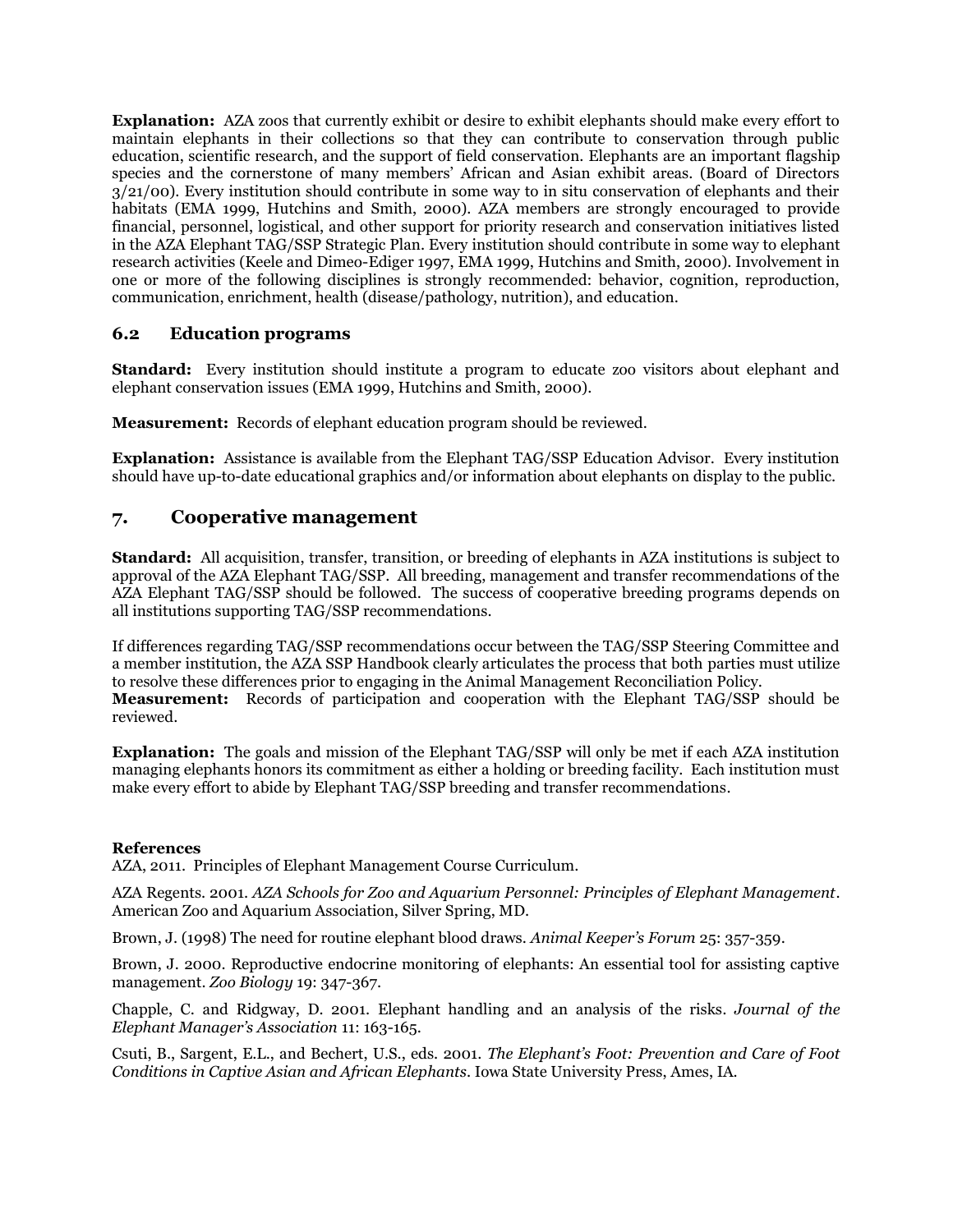Desmond, T. & G. Laule. 1991. Protected contact: Elephant handling. Pp. 84-91 in *Proceedings of the 12th International Elephant Workshop*. Burnet Park Zoo, Syracuse, NY.

Dierenfeld, E. 1995. Nutrition and feeding. *Journal of the Elephant Manager's Association* 6: 32-39.

Doyle, C. 1993. Protected/confined contact as a supplement in a free contact system. Pp. 30-32 in *Proceedings of the 14th Annual Elephant Managers Conference*. Marine World Africa USA, Vallejo, CA.

EMA 1999. The EMA standard guidelines for elephant management. *Journal of the Elephant Manager's Association* 10: 203-204.

Fowler, M.E. 1995. *Restraint and Handling of Wild and Domestic Animals*. Second Edition. Iowa State University Press, Ames, IA.

Gruber, T.M., Friend, T.H., Packard, J.M., Beaver, B., and Bushong, D. 2000. Variation in stereotypic behavior related to restraint in circus elephants*. Zoo Biology* 19: 209-221.

Hermes, R., Olson, D., Goritz, F., Brown, J.L., Schmitt, D.L., Hagan, D., Peterson, J.S., Fritsch, G., and Hildebrandt, T.B. 2000. Ultrasonography of the estrous cycle in female African elephants (*Loxotana africana*). *Zoo Biology* 19: 369-382.

Hildebrandt, T.B., Goritz, F., Pratt, N., Brown, J.L., Montali, R., Schmidt, D.L., Fritsch, G. and Hermes, R. 2000a. Ultrasonography of the urogential tract in elephants (*Loxotana africana* and *Elaphas maximus*): An important tool for assessing female reproductive function. *Zoo Biology* 19: 321-332.

Hildebrandt, T.B., Hermes, R., Pratt, N.C., Fritsch, G., Blottner, S., Schmidt, D.L., Ratanakorn, P., Brown, J.L., Reitschel, W. and Goritz, F. 2000b. Ultrasonography of the urogential tract in elephants (*Loxotana africana* and *Elephas maximus*): An important tool for assessing male reproductive function. *Zoo Biology* 19: 333-345.

Hutchins, M. and B.R. Smith. 1999. *AZA Elephant Planning Initiative: On the Future of Elephants in North American Zoos*. American Zoo and Aquarium Association, Silver Spring, MD.

Keele, M. and N. Dimeo-Ediger. 1997. *AZA Elephant Masterplan 1997-2002*. Oregon Zoo, Portland, OR.

Krantz, K. 1996. Introduction, socialization and crate training. Pp. 78-87 in Kleiman, D.G., Allen, M., Thompson, K.V., and Lumpkin, S., eds. *Wild Mammals in Captivity*. Smithsonian Institution Press, Washington, DC.

Lehnhardt, J. 1991. Elephant handling: A problem of risk management and resource allocation*. AAZPA Annual Conference Proceedings*: 569-575.

Lehnhardt, J. 2001. Response. *Journal of the Elephant Manager's Association* 11: 165-166.

Lindburg, D.G. and Robinson, P. 1986. Animal introductions: Some suggestions for easing the trauma. *Animal Keeper's Forum* 13: 8-11.

Mikota, S.K., Larson, R.S. and Montali, R. 2000. Tuberculosis in elephants in North America. *Zoo Biology:* 393-403.

Mikota, S.K., Sargent, E., and Ramglack, G.S. 1994. *Medical Management of the Elephant*. Indria Publishing House, West Bloomfield, MI.

Oftedal, O., Baer, D.J., and Allen, M.E. 1996. The feeding and nutrition of herbivores. Pp. 129-138 in Kleiman, D.G., Allen, M., Thompson, K.V., and Lumpkin, S., eds. *Wild Mammals in Captivity*. Smithsonian Institution Press, Washington, DC.

Olson, D, et al., 2004. Elephant Husbandry Resource Guide.

Samuel, W.M., Pybus, M.J., and Kocan, A.A. 2001. *Parasitic Diseases of Wild Mammals*. Second Edition. Iowa State University Press, Ames, IA.

Sreekumar, K.P. and Nirmalan, G. 1990. Estimation of body weight in Indian elephants (*Elaphus maximus indicus*). *Veterinary Research Communication* 14: 5-17.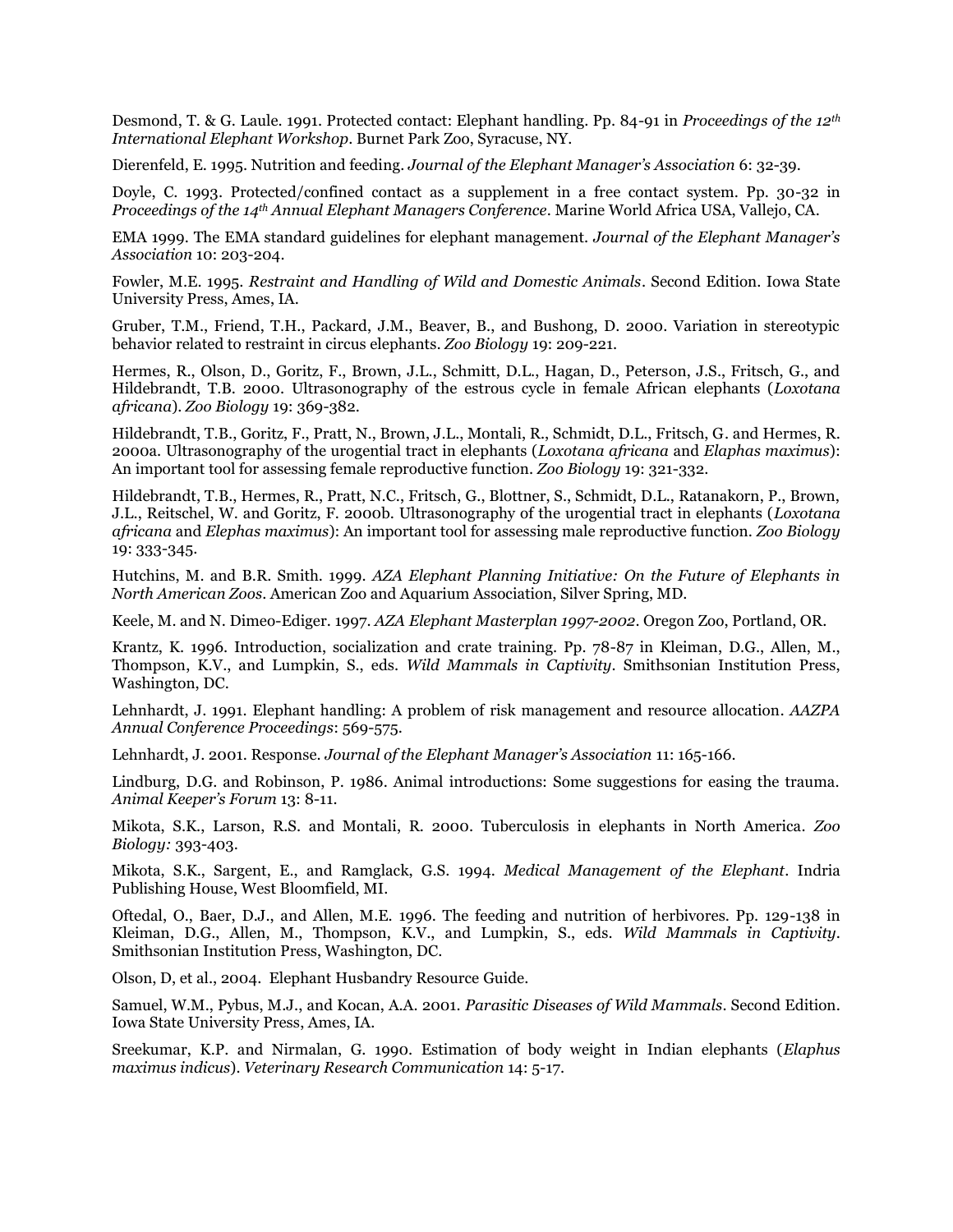Priest, G., Antrim, J. Gilbert, J. and Hare, V. 1998. Managing multiple elephants using protected contact at San Diego's Wild Animal Park. *Soundings* 23 (1): 20-24.

Rassmussen, L.E.L., Schmidt, M.J., Henneous, R., Groves, D., Daves, G.D. Jr. 1982. Asian bull elephants: Flehman-like responses to extractable components in female elephant estrus urine. *Science* 217: 159-162.

Richman, L.K., R.J. Montali, R.C. Cambre, J.M. Lehnhardt, Kennedy, S.K. Potgieter, L. 1996. Endothelial inclusion body disease: A newly recognized fatal herpes-like infection in Asian elephants. *Proceedings of the American Association of Zoo Veterinarians' Annual Conference*: 483-485.

Richman, L.K., R.J. Montali, R.L. Gerber, M.A. Kennedy, J. Lenhardt, T. Hildebrandt, D. Schmitt, D. Hardy, D.J. Alecendor & G.S. Hayward. 1999. Novel endotheliotropic herpesviruses fatal for Asian and African elephants. *Science* 283: 1-5.

Roocroft, A. and Zoll, A.T. 1994. *Managing Elephants: An Introduction to Their Training and Management*. Fever Tree Press, Ramona, CA.

Schanberger, A. et al. 2001. Discussion on chaining, electricity continues*. Journal of the Elephant Management Association* 11: 160-161.

Schmid, J. 1995. Keeping circus elephants temporarily in paddocks-The effects on their behavior. *Animal Welfare* 4: 87-101.

Schmid, J. 1998. Hands off, hands on: Some aspects of keeping elephants. *International Zoo News* 45: 476-486.

Schmidt, M.J., Henneous, R.L., Haight, J.D., Rutkowski, C., and Sanford, J. 1991. *The Elephant Restraint Chute Owner's Manual*. Washington Park Zoo, Portland, OR.

Sevenich, M., Upchurch, B., and Mellen, J. 1998. The science of animal management: Evaluating the effects of training and enrichment on elephant behavior*. Journal of the Elephant Manager's Association* 9: 201-205.

Shepherdson, D.J. 1999. Environmental enrichment for elephants: Current status and future directions. *Journal of the Elephant Manager's Association* 10: 69-77.

Shepherdson, D.J., Mellen, J.D., and Hutchins, M. eds. 1998. *Second Nature: Environmental Enrichment for Captive Animals*. Smithsonian Institution Press, Washington, D. C.

Smith, B. and Hutchins, M. 2000. The value of captive breeding programmes to field conservation: Elephants as an example*. Pachyderm* 28: 101-109.

Sukumar, R. 1992. *The Asian Elephant: Ecology and Management*. Cambridge University Press, Cambridge, U.K.

Taylor, V.J. and Poole, T.B. 1998. Captive breeding and infant mortality in Asian elephants: A comparison between twenty western zoos and three eastern elephant centers. *Zoo Biology* 17: 311-332.

Ullrey, D.E., Crissey, S.D., and Hintz, H.F. 1997. Elephants: Nutrition and dietary husbandry. Fact sheet #004. *AZA Nutrition Advisory Group Handbook*. American Zoo and Aquarium Association, Bethesda, MD.

USDA APHIS. 2000. *Guidelines for the Control of Tuberculosis in Elephants*. United States Department of Agriculture, Washington, DC.

Wiese, R.J. 2000. Asian elephants are not self-sustaining in North America. *Zoo Biology* 19: 299-309.

Wiese, R.J. and Hutchins, M. 1994. *Species Survival Plans: Strategies for Wildlife Conservation*. American Zoo and Aquarium Association, Bethesda, MD.

Wiese, R.J. and Olson, D. 2000. State of the North American African elephant population and projections for the future. *Zoo Biology* 19: 311-320.

## **Appendix 1 - Nutrition**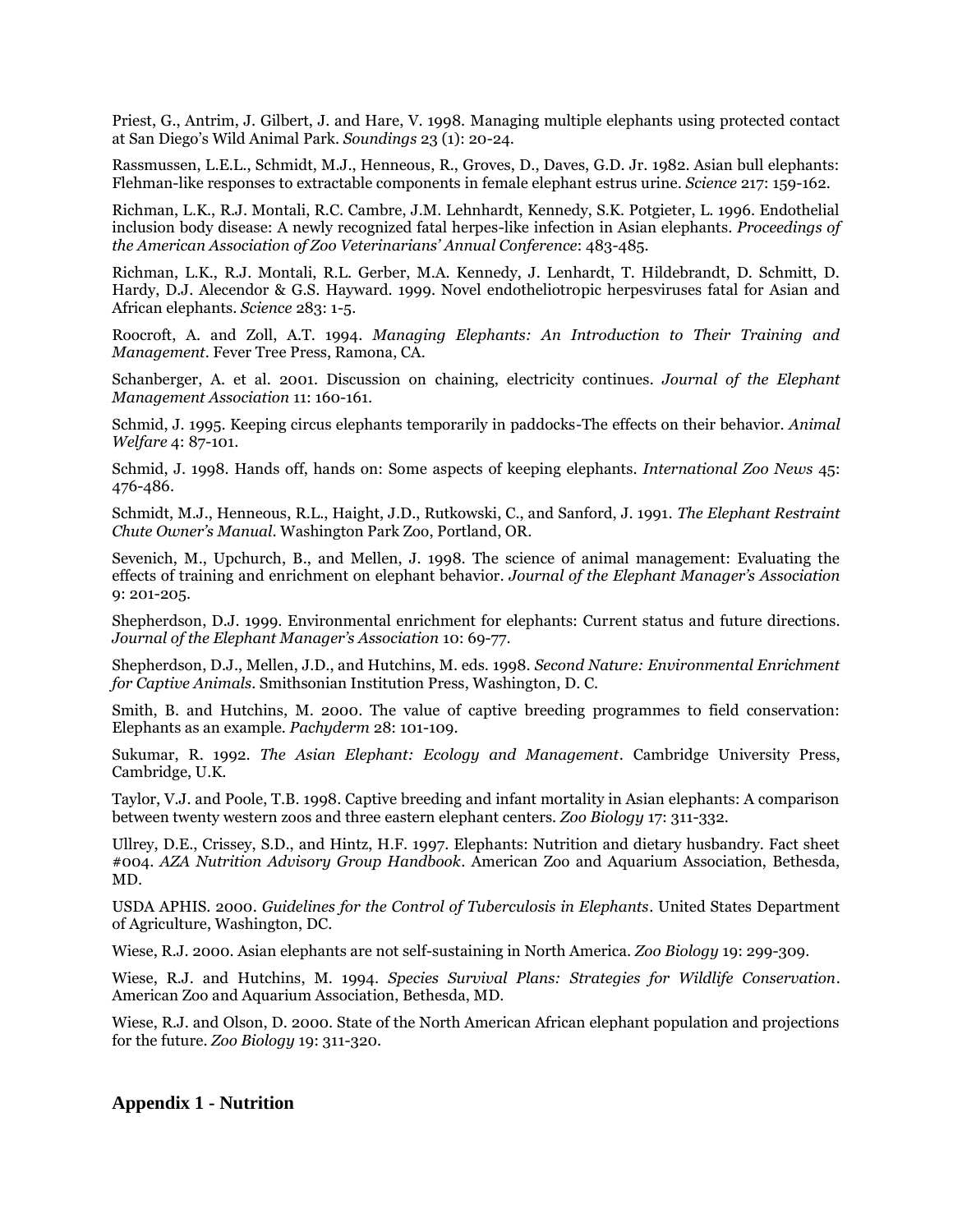| Nutrient         | Maintenance,<br><b>Breeding</b> | Late<br>pregnancy | Lactation   | Juvenile<br>growth |
|------------------|---------------------------------|-------------------|-------------|--------------------|
| Crude Protein, % | $8 - 10^a$                      | 12                | $12-14^{b}$ | $12 - 14^c$        |
| Lysine, %        | 0.3                             | 0.4               | $0.4 - 0.5$ | $0.5 - 0.6$        |
| Calcium, %       | 0.3                             | 0.5               | 0.5         | $0.5 - 0.7$        |
| Phosphorus, %    | 0.2                             | 0.3               | 0.3         | $0.3 - 0.4$        |
| Magnesium, %     | 0.1                             | 0.1               | 0.1         | 0.1                |
| Potassium, %     | 0.4                             | 0.4               | 0.5         | 0.4                |
| Sodium, %        | 0.1                             | 0.1               | 0.1         | 0.1                |
| Sulphur, %       | 0.15                            | 0.15              | 0.15        | 0.15               |
| Iron, ppm        | 50                              | 50                | 50          | 50                 |
| Copper, ppm      | 10                              | 10                | 10          | 10                 |
| Manganese, ppm   | 40                              | 40                | 40          | 40                 |
| Zinc, ppm        | 40                              | 40                | 40          | 40                 |
| Cobalt, ppm      | 0.1                             | 0.1               | 0.1         | 0.1                |
| Iodine, ppm      | 0.6                             | 0.6               | 0.6         | 0.6                |
| Selenium, ppm    | 0.2                             | 0.2               | 0.2         | 0.2                |
| Vitamin A, IU/kg | 3000                            | 3000              | 3000        | 3000               |
| Vitamin D, IU/kg | 800                             | 800               | 800         | 800                |
| Vitamin E, IU/kg | 100                             | 100               | 100         | 100                |
| Thiamine, ppm    | 3                               | 3                 | 3           | 3                  |
| Riboflavin, ppm  | 3                               | 3                 | 3           | 3                  |

Table 1 - from Nutrition Advisory Group Handbook, "Elephants: Nutrition and Dietary Husbandry" (Ullrey et al. 1997).

<sup>a</sup>Adult maintenance, 8% CP, breeding bull, pregnant cow (1st two-thirds of pregnancy), 10%CP.

<sup>b</sup>First year of lactation, 14% CP, 2nd year of lactation, 12% CP

<sup>c</sup>Weanling, 14% CP; 3-year old, 13% CP, 4-year old to year old, 12% CP.

Deficiencies in vitamin E in elephants in human care has lead to a range of symptoms, including necrotizing myopathies, anemia, reproductive failure (Kenny 2001), capture myopathy (Dierenfeld and Dolensek 1988; Barnett 1990), and white muscle disease (Dierenfeld and Dolensek 1988). Levels of circulating α-tocopherol in wild elephants have been recorded at 0.77 μg/ml; circulating levels in elephants in human care showing no clinical signs of vitamin E deficiency had an average level of only 0.43 μg/ml (Dierenfeld 1989). In order to increase circulating levels of α-tocopherol, supplementation of elephant diets with natural and artificial sources of vitamin E is recommended.

Grass hay with an ADF of > 30% should be provided to elephants (Ullrey et al., 1997), and can be mixed with legume hays. All hay fed should be of high quality, properly dried and cured, and regularly assessed for nutritional content (Oftedahl and Allen, 1996). To provide a more nutritionally complete diet, concentrated pellets can be offered in addition to hay. These pellets should be high-fiber and low in starch. Providing browse for elephants increases foraging time, can add important nutritional benefits, and can promote dental health. As with other food items offered to elephants, it is important to have browse nutritionally analyzed.

# **Appendix 2 – Body Condition Index**